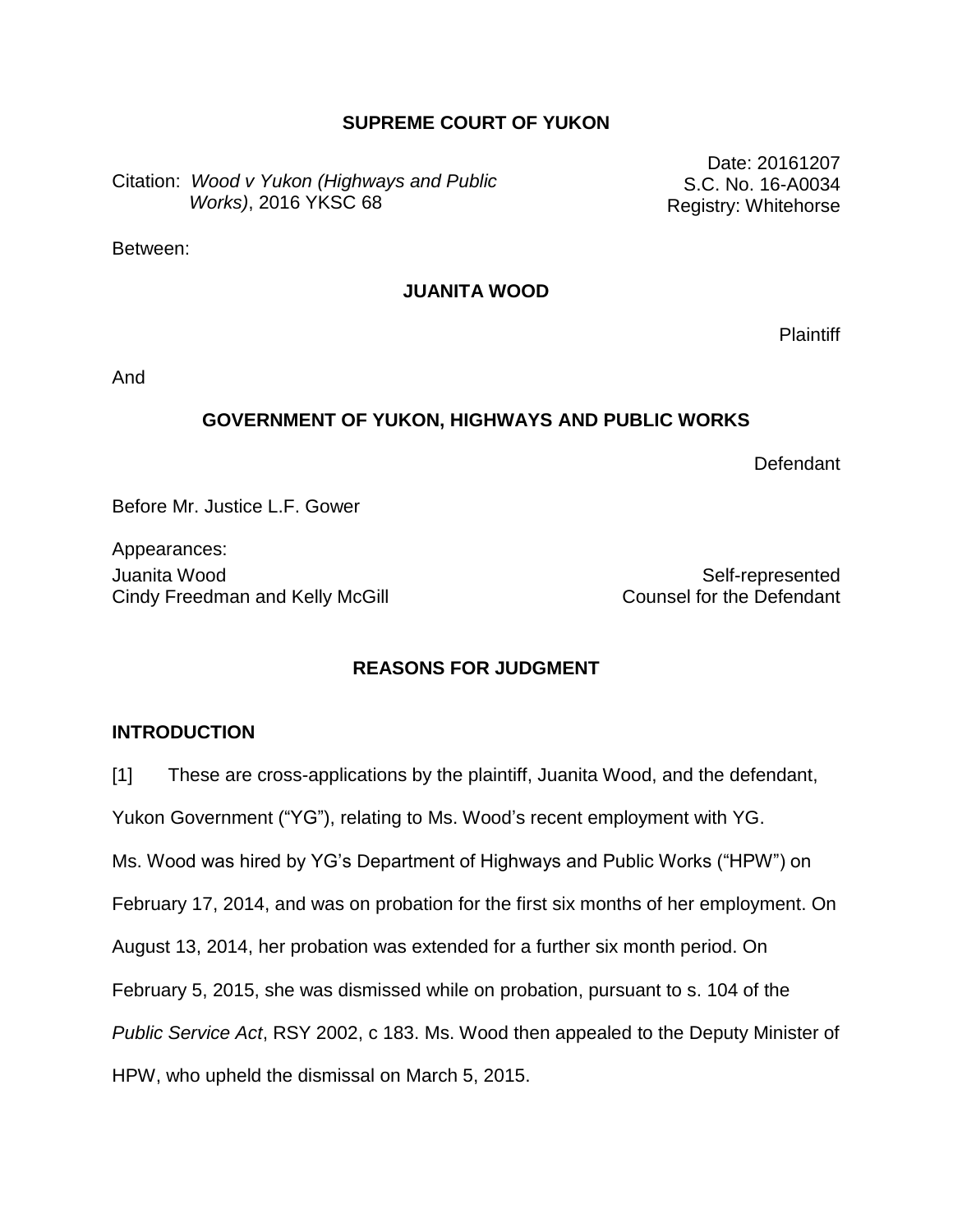[2] After taking proceedings before the Yukon Workers' Compensation Health and Safety Board ("YWCHSB") and the Yukon Human Rights Commission ("YHRC"), Ms. Wood commenced this action on May 27, 2016, alleging that YG contravened s. 18 of the Yukon *Occupational Health and Safety Act*, RSY 2002, c 159, ("*OHSA*") by terminating her employment because she raised safety concerns. Ms. Wood amended her statement of claim on October 6, 2016, but maintained that her cause of action was based upon a contravention of s. 18 of the *OHSA* (the "s. 18 issue").

[3] Ms. Wood now applies to add seven new defendants, all YG employees, pursuant to Rule 15(5)(a)(iii) of the *Rules of Court*. YG has cross-applied to strike Ms. Wood's amended statement of claim, filed October 6, 2016, on the basis that it discloses no reasonable cause of action, is vexatious, and/or is an abuse of process. YG relies on Rules 20(26)(a),(b) and (d) of the *Rules of Court*. In support of her application to add defendants, Ms. Wood has attached to her second affidavit a draft second amended statement of claim which, although as yet unfiled with the court, raises several new potential causes of action. The proposed new defendants are all allegedly connected to the new potential causes of action.

#### **BACKGROUND**

[4] On January 15, 2015, the Director of the Transportation Management Branch ("TMB") of HPW, Clint Ireland, wrote a letter to Ms. Wood terminating her employment while on probation, per s. 104 of the *Public Service Act*. The letter was delivered to Ms. Wood on February 5, 2015, and therefore her termination was effective as of that date. The letter referred to Ms. Wood having: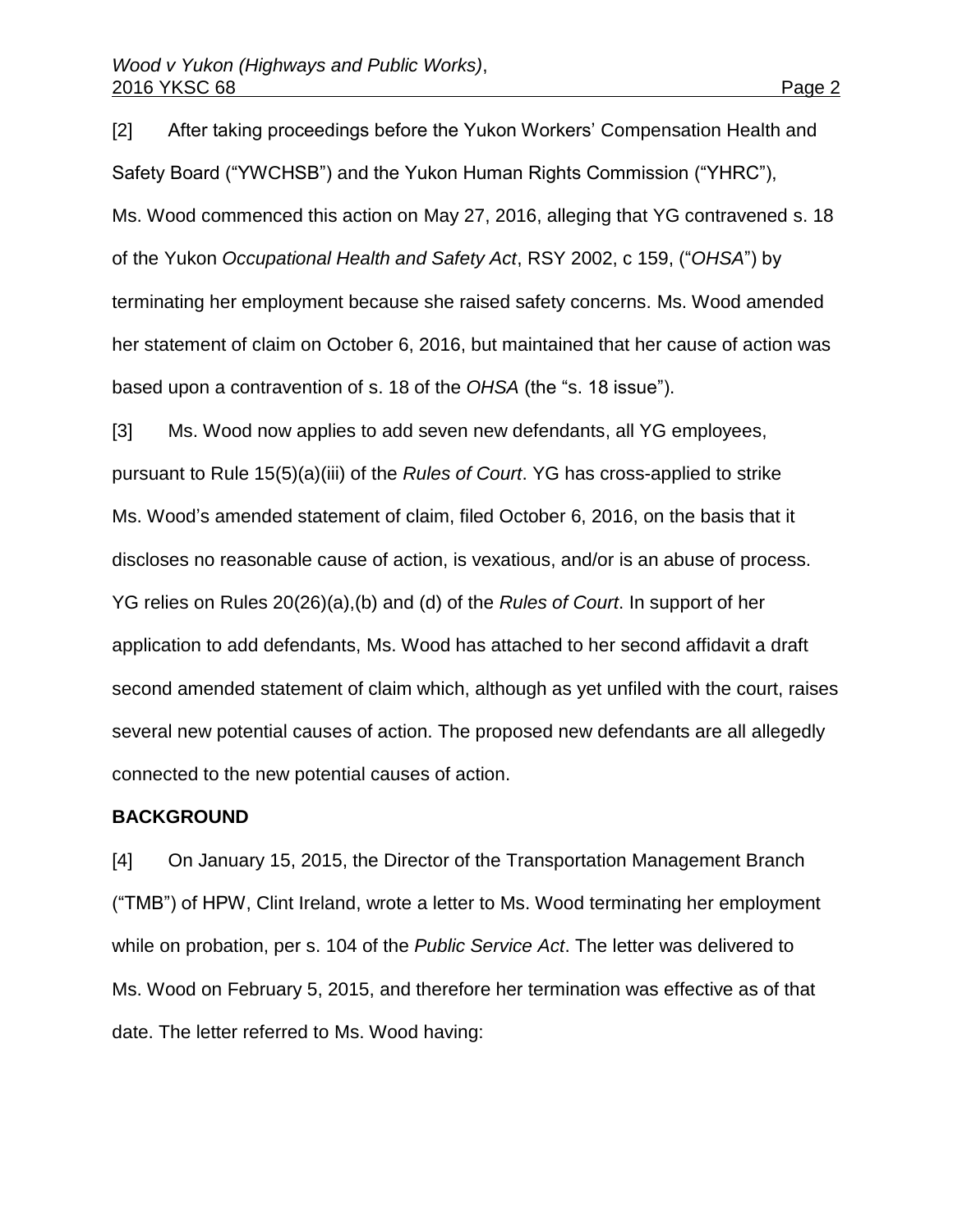- received a letter of expectation, dated June 12, 2014, about the importance of following the chain of command;
- received a second letter of expectation following her admission of speeding while driving a government vehicle on June 16, 2014;
- received a third letter of expectation for leaving the worksite without approval on July 16, 2014;
- had her probation extended for another six months, as of August 13, 2014, in order to provide her with an opportunity to demonstrate her suitability for continued employment;
- challenged managerial decisions in an unhelpful and confrontational manner on "several occasions", including as examples five emails written by Ms. Wood and a report from a HPW Safety Trainer; and
- a "confrontational attitude towards branch personnel and a lack of respect towards [her] supervisors and management".

[5] On February 18, 2015, Ms. Wood argued the appeal of her dismissal to the HPW Deputy Minister. The hearing involved representations from both the employer and Ms. Wood. Ms. Wood presented a written submission of 22 pages, as well as 39 exhibits. The Deputy Minister released his written decision on March 5, 2015, upholding Ms. Wood's dismissal. His decision included the following comments:

- The concerns brought forward by the employer centred around Ms. Wood's conduct and behaviour, not about her ability to perform the technical aspects of the job.
- Ms. Wood's presentation substantiated the employer's assertion that she conducted herself in a confrontational, argumentative and [insubordinate] manner on many occasions. Her presentation and accompanying material contained many allegations of conspiracy, biased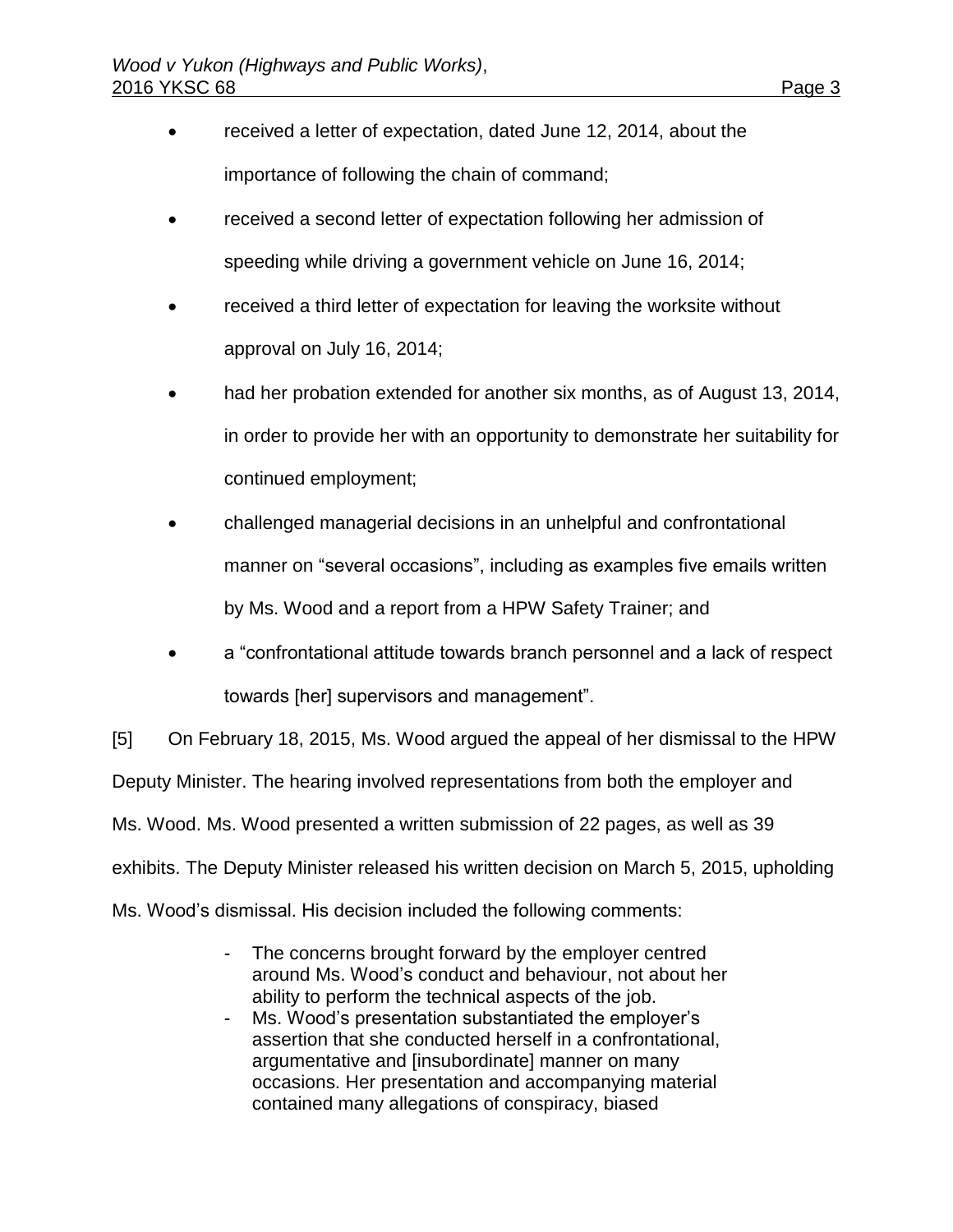opinions, conduct by others in conflict with Yukon Government policies, discrimination and criminal activity.

[6] On March 5, 2015, Ms. Wood commenced proceedings before the YWCHSB, alleging that YG had retaliated against her for raising safety concerns contrary to s. 18 of the *OHSA*. On November 13, 2015, the YWCHSB safety officer determined that a prosecution of YG under s. 18 was not warranted. Ms. Wood then appealed that finding to a YWCHSB Appeal Panel. On February 1, 2016, the Appeal Panel upheld the decision not to prosecute YG. On February 5, 2016, Ms. Wood further appealed that decision to the full YWCHS Board. However, on May 27, 2016 she withdrew that appeal.

[7] Also on May 27, 2016, Ms. Wood commenced this court action.

[8] On April 5, 2016, Ms. Wood made a complaint to the Yukon Human Rights Commission alleging that YG had discriminated against her on the basis of her sex in connection with her employment. On October 14, 2016, the Director of Human Rights terminated the investigation of the complaint. Ms. Wood has appealed that decision to the Yukon Human Rights Commission and the appeal is set to be heard on February 23, 2017.

[9] The cross-applications before me were argued at a hearing on November 25, 2016. About three quarters of the way through the hearing, Ms. Wood asked for an adjournment of both applications for the purpose of getting legal advice. In particular, she wanted to get further legal advice on the issue of whether s. 18 of the *OHSA* is capable of giving rise to a private civil cause of action. Ms. Wood explained that she has attempted to contact every lawyer listed with the Law Society of Yukon, but has been unable to retain anyone to represent her. She also stated that she has been unable to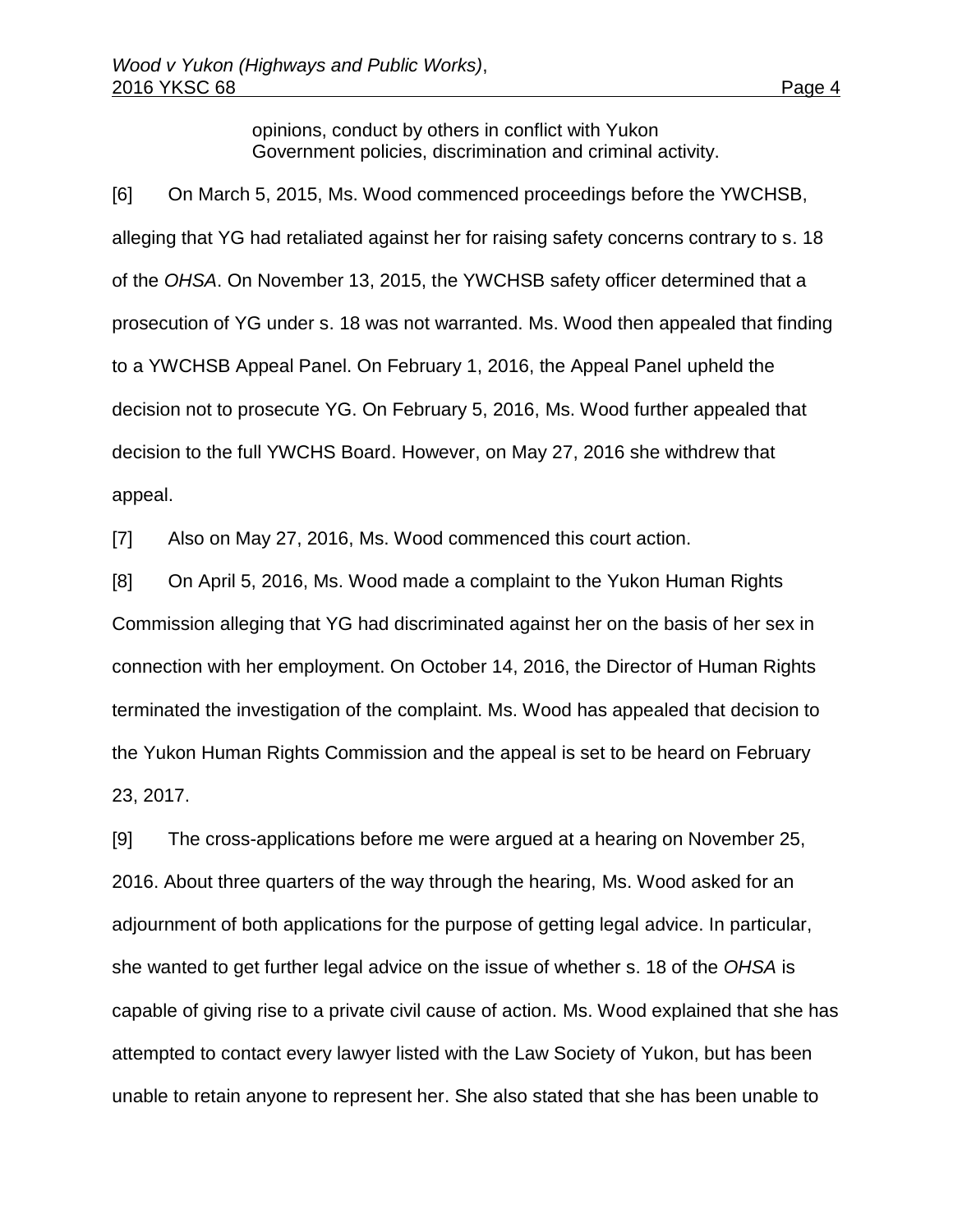recruit a lawyer from Vancouver, Calgary or Edmonton. Ms. Wood did not elaborate further on why she has been unable to retain counsel, other than commenting briefly that immediately following her dismissal, she was unable to afford doing so.

[10] The application to adjourn was opposed by YG's counsel on the basis that the s. 18 issue has already been thoroughly canvassed in the YWCHSB proceedings and Ms. Wood ought to have known that it would be a live issue in the current crossapplications as well. Further, counsel indicated that Ms. Wood has been complaining about not being able to find a lawyer to represent her for a long time now.

[11] I indicated at the hearing that I would reserve my decision on the adjournment, but that I wanted to hear full submissions on the cross-applications in any event. I said that if I decided to deny the adjournment, I would release my decisions on the crossapplications and deal with the adjournment at the same time.

[12] I have decided to deny the adjournment. I agree with YG's counsel that Ms. Wood has known for a significant period of time that YG was challenging her ability to bring a private civil law action on the basis of s. 18 of the *OHSA*. Both the OHS Safety Officer, who made the initial decision not to prosecute YG under s. 18, and the Appeal Tribunal, focused extensively on the issue of prosecution and prosecutorial discretion under s. 18. Clearly, the references to an employer being "convicted" and "the convicting court" in s. 18(2) should have alerted Ms. Wood to the fact that this provision operates in a public summary conviction context, and not in a private civil law context. Secondly, given Ms. Wood's apparent inability to successfully retain counsel up until now, I do not hold out much hope that she would be able to do so in a timely fashion if granted an adjournment.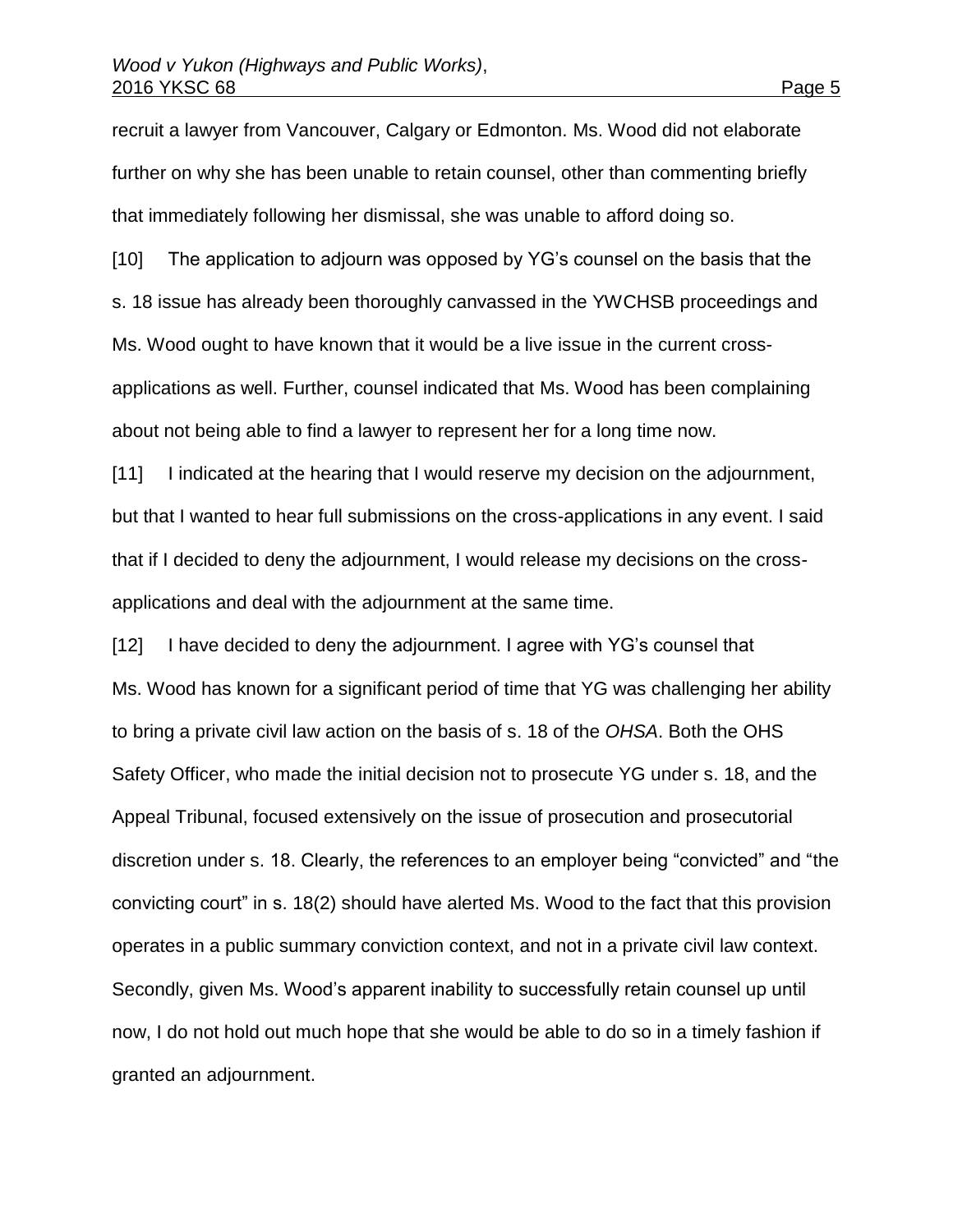[13] During the hearing, an issue also arose about whether an HPW policy document, entitled Ogilvie Conflict of Interest Mitigation Strategy (the "Strategy")<sup>1</sup> was enforceable in law. Neither party had provided any authorities on point and I gave them time to do so. YG's counsel filed her submissions and authorities on November 29, 2016. Ms. Wood filed her submissions and authorities on December 1, 2016. However, at that time Ms. Wood also purported to file her affidavit #6, the body of which is five paragraphs and attached are three exhibits comprising nine pages of material. Ms. Wood gave no notice of her intention to file this material at the hearing and did not seek leave of this Court to do so. I find that it would be unfair to YG to allow Ms. Wood to file this new material after the hearing has been concluded. Accordingly, I have given it no consideration.

## **ANALYSIS**

### *1. Application to add new defendants*

 $[14]$  Rule 15(5)(a)(iii) provides:

At any stage of the proceeding, the court on application by any person may

…

(iii) order that a person be added as a party where there may exist, between the person and any party to the proceeding, a question or issue relating to or connected, in the opinion of the court, it would be just and convenient to determine as between the person and that party.

- (A) with any relief claimed in the proceeding, or
- (B) with the subject matter of the proceeding,

 1 Exhibit A to Ms. Wood's Affidavit # 5.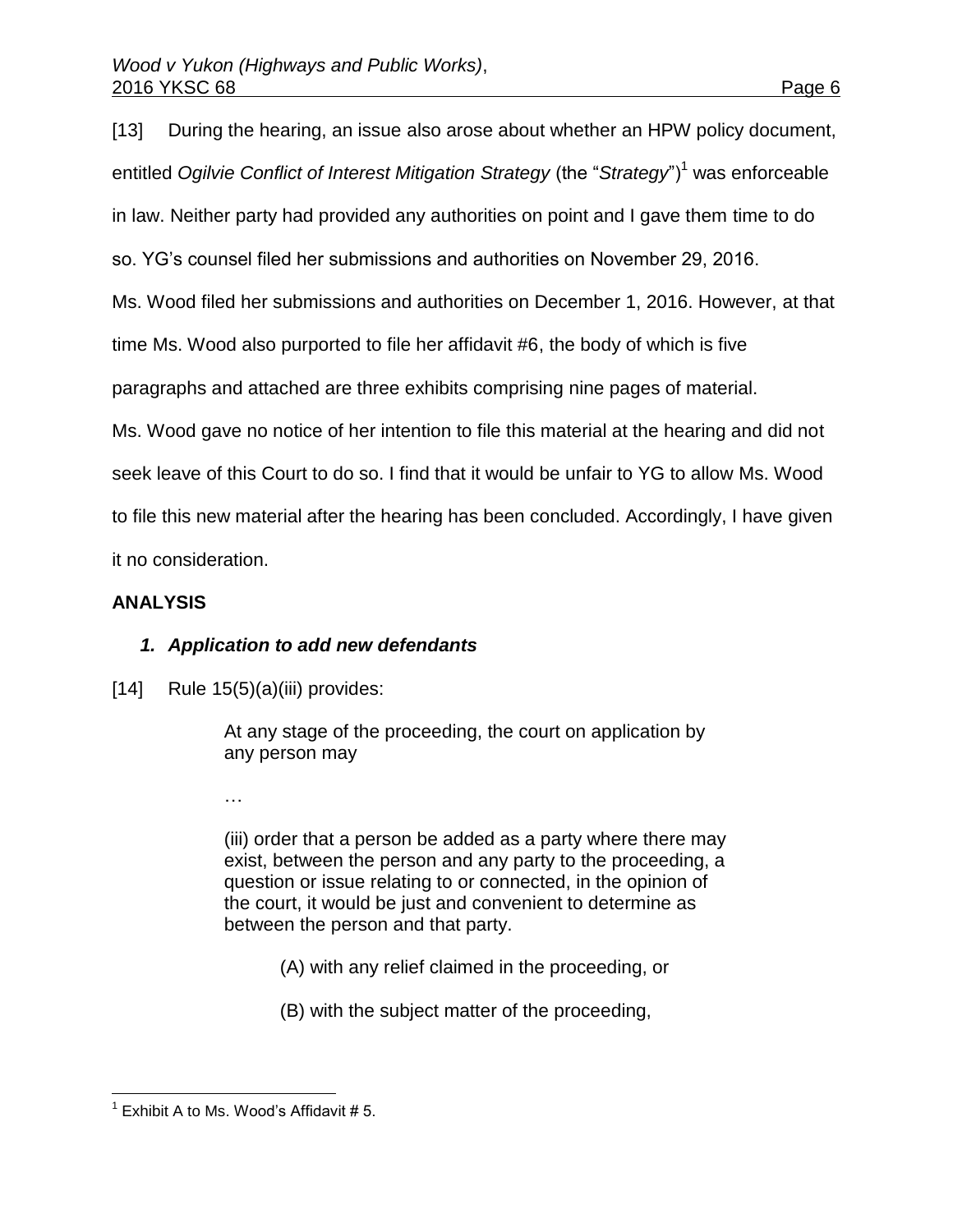which, in the opinion of the court, it would be just and convenient to determine as between the person and that party.

[15] The British Columbia equivalent of this sub-rule has been considered by the BC

Court of Appeal in *Strata Plan No VIS3578 v Canan Investment Group Ltd*, 2010 BCCA

329. There the Court held that an applicant must initially establish that there is a real

issue between the proposed new defendant and the plaintiff that relates to the subject

matter of the proceeding and that the issue is not frivolous. The threshold is low.

Secondly, the court must be satisfied that it is just and convenient to add the party, in

the circumstances of the particular case:

45 Subrule 15(5)(a)(iii) thus establishes two requirements that an applicant must prove to succeed in joining a new defendant. First, it must show that there is a question or issue between the plaintiff and the proposed defendant that relates to the relief, remedy, or subject matter of the proceeding. The threshold is low. It has been expressed as establishing simply that there is a real issue between them that is not frivolous, or that the plaintiff has a possible cause of action against the proposed party. This requirement may be met solely on the basis of proposed amendments to the statement of claim, or the parties may provide affidavit evidence addressing it. If evidence is provided, the court is not to weigh it and assess whether the plaintiff could prove the allegations. It is limited to examining the evidence only to the extent necessary to determine if the required issue between the parties exists: *Strata Plan LMS 1816 v. Acastina Investments Ltd.,* [2004 BCCA 578,](http://www.lexisnexis.com/ca/legal/search/runRemoteLink.do?A=0.6919747078040794&bct=A&service=citation&risb=21_T25132067365&langcountry=CA&linkInfo=F%23CA%23BCCA%23sel1%252004%25year%252004%25decisiondate%252004%25onum%25578%25) [33 B.C.L.R.](http://www.lexisnexis.com/ca/legal/search/runRemoteLink.do?A=0.6861164555672951&bct=A&service=citation&risb=21_T25132067365&langcountry=CA&linkInfo=F%23CA%23BCLR4%23vol%2533%25page%2569%25sel2%2533%25)  [\(4th\) 69;](http://www.lexisnexis.com/ca/legal/search/runRemoteLink.do?A=0.6861164555672951&bct=A&service=citation&risb=21_T25132067365&langcountry=CA&linkInfo=F%23CA%23BCLR4%23vol%2533%25page%2569%25sel2%2533%25) *MacMillan Bloedel Ltd. v. Binstead et al.* [\(1981\), 58](http://www.lexisnexis.com/ca/legal/search/runRemoteLink.do?A=0.24659658489510905&bct=A&service=citation&risb=21_T25132067365&langcountry=CA&linkInfo=F%23CA%23BCLR%23vol%2558%25sel1%251981%25page%25173%25year%251981%25sel2%2558%25decisiondate%251981%25)  [B.C.L.R. 173](http://www.lexisnexis.com/ca/legal/search/runRemoteLink.do?A=0.24659658489510905&bct=A&service=citation&risb=21_T25132067365&langcountry=CA&linkInfo=F%23CA%23BCLR%23vol%2558%25sel1%251981%25page%25173%25year%251981%25sel2%2558%25decisiondate%251981%25) (C.A.).

46 If this first requirement is met, the court must next determine whether it would be just and convenient to decide the issue between the parties in this proceeding. This is a discretionary decision, but that discretion is fettered to the extent that it must be exercised judicially, and in accord with the evidence adduced and the guidelines established in the authorities: *Letvad v. Fenwick*, [2000 BCCA 630,](http://www.lexisnexis.com/ca/legal/search/runRemoteLink.do?A=0.7672979219401391&bct=A&service=citation&risb=21_T25132067365&langcountry=CA&linkInfo=F%23CA%23BCCA%23sel1%252000%25year%252000%25decisiondate%252000%25onum%25630%25) [82 B.C.L.R.](http://www.lexisnexis.com/ca/legal/search/runRemoteLink.do?A=0.9347099562042924&bct=A&service=citation&risb=21_T25132067365&langcountry=CA&linkInfo=F%23CA%23BCLR3%23vol%2582%25page%25296%25sel2%2582%25)  [\(3d\) 296.](http://www.lexisnexis.com/ca/legal/search/runRemoteLink.do?A=0.9347099562042924&bct=A&service=citation&risb=21_T25132067365&langcountry=CA&linkInfo=F%23CA%23BCLR3%23vol%2582%25page%25296%25sel2%2582%25) At para. 29 of *Letvad*, Esson J.A., writing for the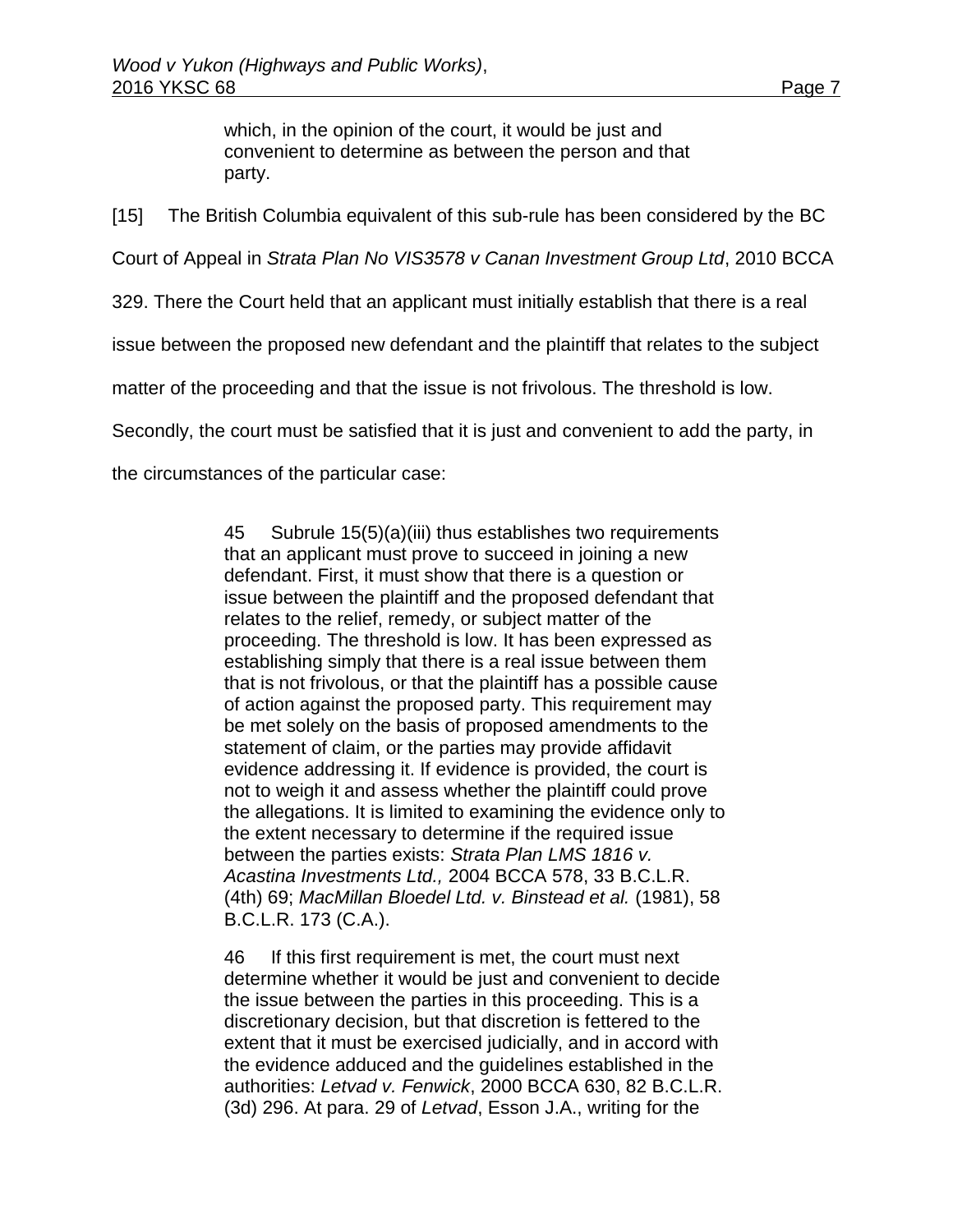Court, adopted the list of factors to be considered from *Teal Cedar Products (1977) Ltd. v. Dale Intermediaries Ltd.* [\(1996\), 71 B.C.A.C. 161,](http://www.lexisnexis.com/ca/legal/search/runRemoteLink.do?A=0.19976419655093458&bct=A&service=citation&risb=21_T25132067365&langcountry=CA&linkInfo=F%23CA%23BCAC%23vol%2571%25sel1%251996%25page%25161%25year%251996%25sel2%2571%25decisiondate%251996%25) [19 B.C.L.R. \(3d\) 282,](http://www.lexisnexis.com/ca/legal/search/runRemoteLink.do?A=0.18449849665030416&bct=A&service=citation&risb=21_T25132067365&langcountry=CA&linkInfo=F%23CA%23BCLR3%23vol%2519%25page%25282%25sel2%2519%25) a decision that dealt with adding further claims under R. 24. These include the extent of the delay, the reasons and any explanation for the delay, any prejudice arising from the delay, and the degree of connection between the existing action and the new parties and claims contemplated. The overriding question is what is just and convenient in the circumstances of the particular case.

[16] A pleading is frivolous or vexatious if:

- it does not go to establishing the plaintiff's cause of action;
- it does not advance any claim known in law;
- it is obvious that an action cannot succeed;
- it would serve no useful purpose and would be a waste of the court's time and public resources; or
- it is so confusing that it is difficult to understand what is pleaded.

See *Willow v Chong*, 2013 BCSC 1083, ("*Willow*") at para. 20.

[17] An abuse of process is a wider concept than vexatiousness, and captures any circumstance in which the court's process is used for an improper purpose: *Acumar Consulting Engineers Ltd v Assn of Professional Engineers and Geoscientists of British Columbia*, 2014 BCSC 814, ("*Acumar"*) at para. 29. Judges have an inherent and residual discretion to prevent an abuse of the court's process: *Acumar*, at para. 28. It is an abuse of the court's process to use a civil action to collaterally attack decisions of an administrative tribunal that are otherwise subject to a statutory right of appeal: *Acumar*, para. 32. It is also an abuse of process for a plaintiff to commence subsequent actions against the same defendants based upon the same factual matrix: *Acumar*, para. 33.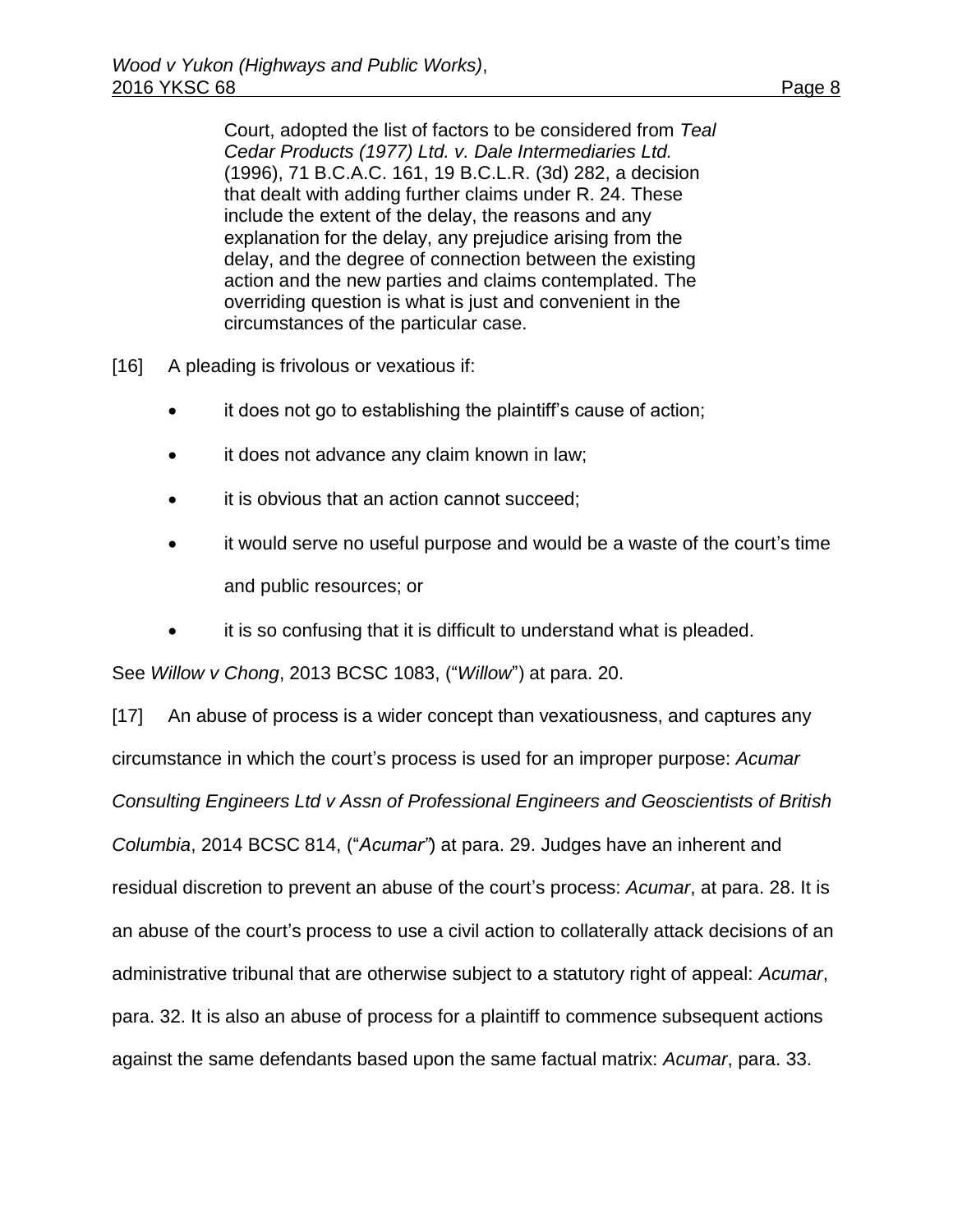[18] I dismiss Ms. Wood's application to add new defendants for the following reasons.

[19] First, all of the new proposed defendants are YG employees and none of these individuals, acting in their own capacity, could grant Ms. Wood the remedies she seeks in para. 15 of the draft second amended statement of claim, which include such things as:

- reinstatement of her position;
- payment of all wages she was deprived of;
- reinstatement of all her benefits;
- removal of all reprimands from her record; and
- reimbursement of all her costs and disbursements.

[20] Secondly, the addition of the proposed new defendants would unnecessarily complicate the proceedings and lead to the expenditure of significant additional resources. Accordingly, it would not be just and convenient to allow them to be added. [21] Thirdly, Ms. Wood herself acknowledges that she has brought multiple proceedings based upon the same factual matrix, i.e. the proceedings before the YWCHSB, the YHRC and now this Court. Further, she chose to abandon her statutory right of appeal in the YWCHSB proceedings at the same time she commenced the within action. Accordingly, this action is a collateral attack on the YWCHSB proceedings and is therefore an abuse of process.

[22] Fourthly, I am not persuaded that any of the additional potential causes of action in the second amended statement of claim rise above the level of frivolousness, and even if any are possible viable causes of action against YG, it is not necessary for any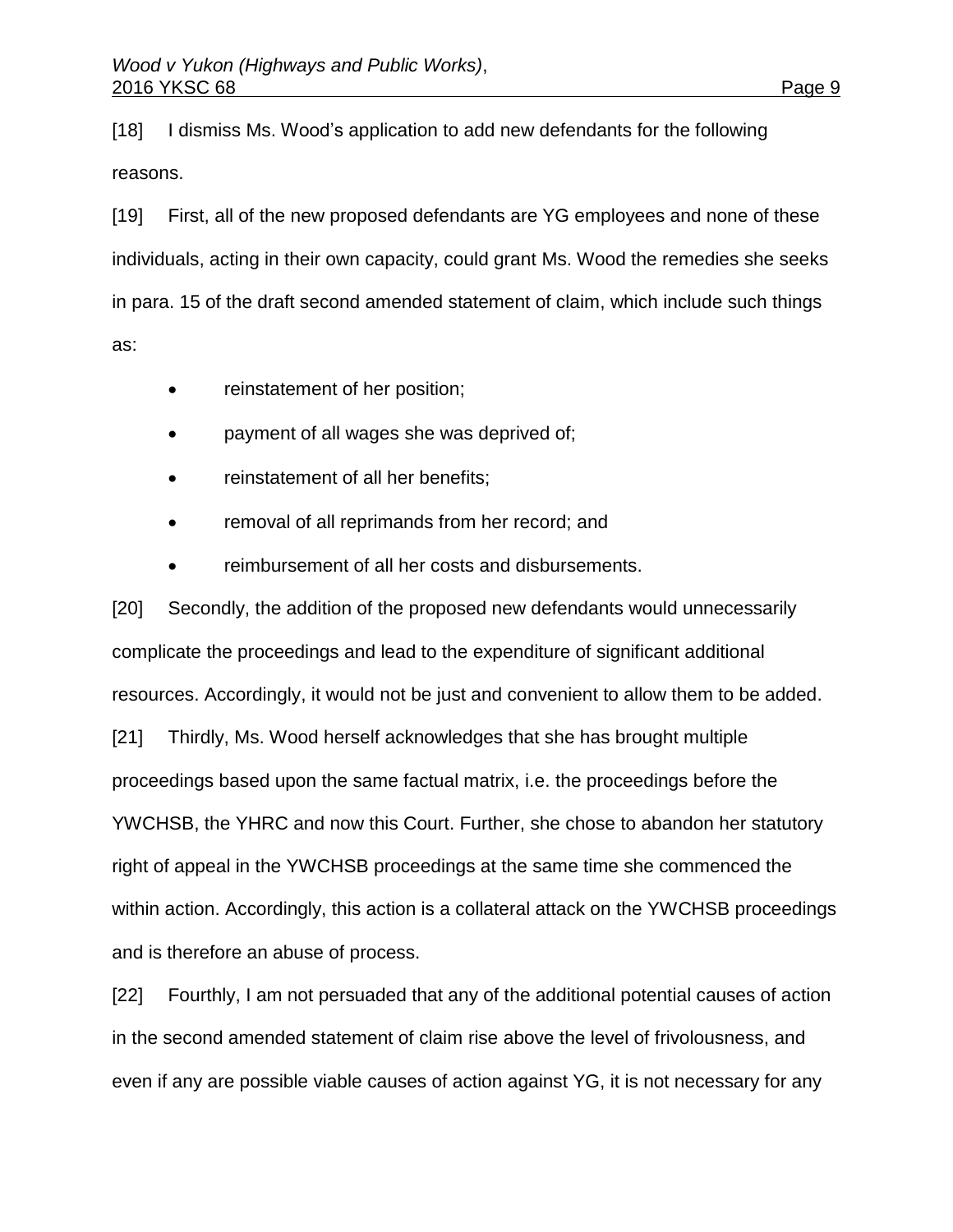of the proposed new defendants to be added in order to litigate them. I will address each of the potential new causes of action in turn.

[23] **Wrongful Dismissal:** These allegations are found in paras. 16 to 18 of the draft second amended statement of claim. However, this common-law remedy is not available to Ms. Wood because it has been entirely displaced by the relevant provisions in the *Public Service Labour Relations Act*, RSY 2002, c 185, the *Public Service Act,*  cited above, and the Collective Agreement pertaining to Ms Wood's employment with YG. Ms Wood herself admits this in her submission to the Human Rights Commission dated November 10, 2016, at p. 26. As a result, this cause of action is bound to fail.

[24] **Breach of Fiduciary and Statutory Duties and Breach of Trust:** These three alleged causes of action are pled at paras. 19 through 30 of the draft second amended statement of claim. However, Ms. Wood has focused here solely on the breach of fiduciary duty allegedly arising from the Ogilvie Conflict of Interest Mitigation Strategy. No other breach of statutory duty or breach of trust is pled in these paragraphs. The Strategy is a document which was created by the Public Service Commission in March 2014 in order to address the potential conflict of interest resulting from the hiring of Peter Nagano, as the Ogilvie Camp Foreman, by the Northern Area Superintendent of HPW, Richard Nagano. Richard and Peter Nagano are brothers. The Strategy includes various provisions regarding monitoring of the situation by the Director of the TMB, who was then Clint Ireland. At one point, Ms. Wood complained to Mr. Ireland that the Nagano brothers were making a "concerted effort" to "build a case" against her. Ms. Wood further alleges that Mr. Ireland did not properly investigate her complaint as required by the Strategy. I reject this argument for the following reasons.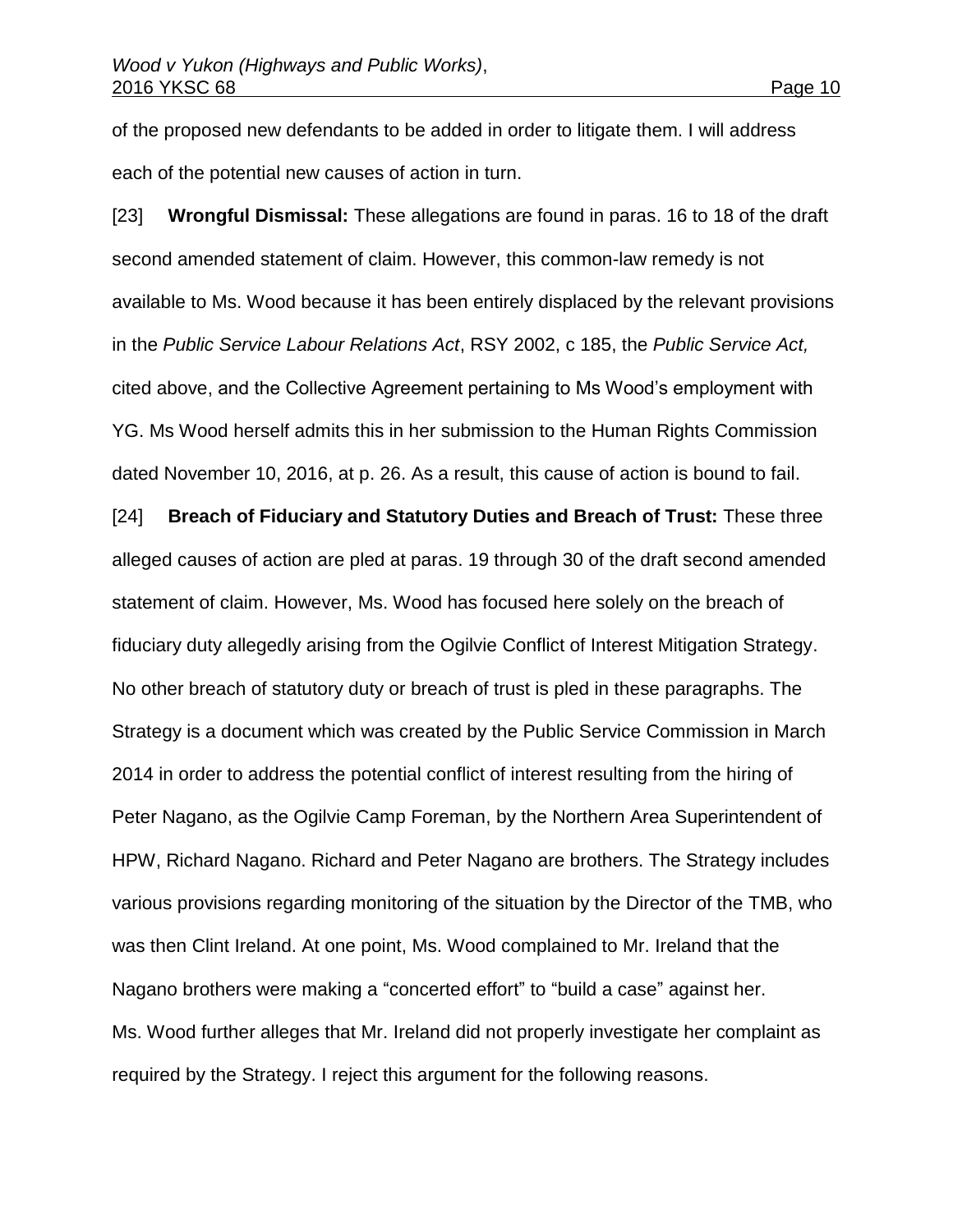[25] First, while a mid-level employee such as Mr. Ireland may owe certain fiduciary duties towards his employer, he cannot be said to have had a fiduciary duty towards employees in his Department<sup>2</sup>. Indeed, employer-employee relationships are not *per se* fiduciary. Rather, they are based on contract: *Coca-Cola Bottling Co v UFCW, Local* 

*175/633*, (2005) 142 LAC (4<sup>th</sup>) 139 (OLRB), at para. 32.

[26] Second, the Strategy is simply an administrative policy. It is not incorporated by

reference into any legislation or the Collective Agreement. Therefore, any alleged

breaches of the policy do not give rise to any legal remedies in court. This is settled law.

In *Friends of the Oldman River Society* v *Canada*, [1992] 1 SCR 3, the Supreme Court

of Canada clearly stated that internal ministerial policy guidelines intended for the

control of public servants under a minister's authority do not have legal force:

[36] …There is little doubt that ordinarily a Minister has an implicit power to issue directives to implement the administration of a statute for which he is responsible; see for example Maple Lodge Farms Ltd. v. Government of Canada, [\[1982\] 2 S.C.R. 2.](http://www.lexisnexis.com/ca/legal/search/runRemoteLink.do?A=0.7766064413046047&bct=A&service=citation&risb=21_T25155577496&langcountry=CA&linkInfo=F%23CA%23SCR%23vol%252%25sel1%251982%25page%252%25year%251982%25sel2%252%25) It is also clear that a violation of such directives will only give rise to administrative rather than judicial sanction because they do not have the full force of law. (my emphasis)

[27] This principle was confirmed by the Federal Court of Appeal in *Arsenault* v

*Canada (Attorney General)*, 2009 FCA 300:

41 In *Carpenter Fishing Corp. v. Canada*, [\[1998\] 2 F.C.](http://www.lexisnexis.com/ca/legal/search/runRemoteLink.do?A=0.1775134001116203&bct=A&service=citation&risb=21_T25155609913&langcountry=CA&linkInfo=F%23CA%23FCR%23vol%252%25sel1%251998%25page%25548%25year%251998%25sel2%252%25)  [548,](http://www.lexisnexis.com/ca/legal/search/runRemoteLink.do?A=0.1775134001116203&bct=A&service=citation&risb=21_T25155609913&langcountry=CA&linkInfo=F%23CA%23FCR%23vol%252%25sel1%251998%25page%25548%25year%251998%25sel2%252%25) this Court, at paragraph 28 of its Reasons, discussed the nature of a fishing quota policy imposed by the Minister. Décary J.A., who wrote the Reasons for the Court, indicated that a quota policy, in contrast to a fishing licence granted under s. 7 of the Act, was a discretionary decision and that judicial review thereof was greatly limited. He further indicated that the Minister could issue policy guidelines as long as he did not fetter his discretion with respect to the

 $\overline{\phantom{a}}$ <sup>2</sup> Geoffrey England, *Individual Employment Law*, (2<sup>nd</sup> ed) (Toronto: Irwin Law, 2008), at 80 - 81.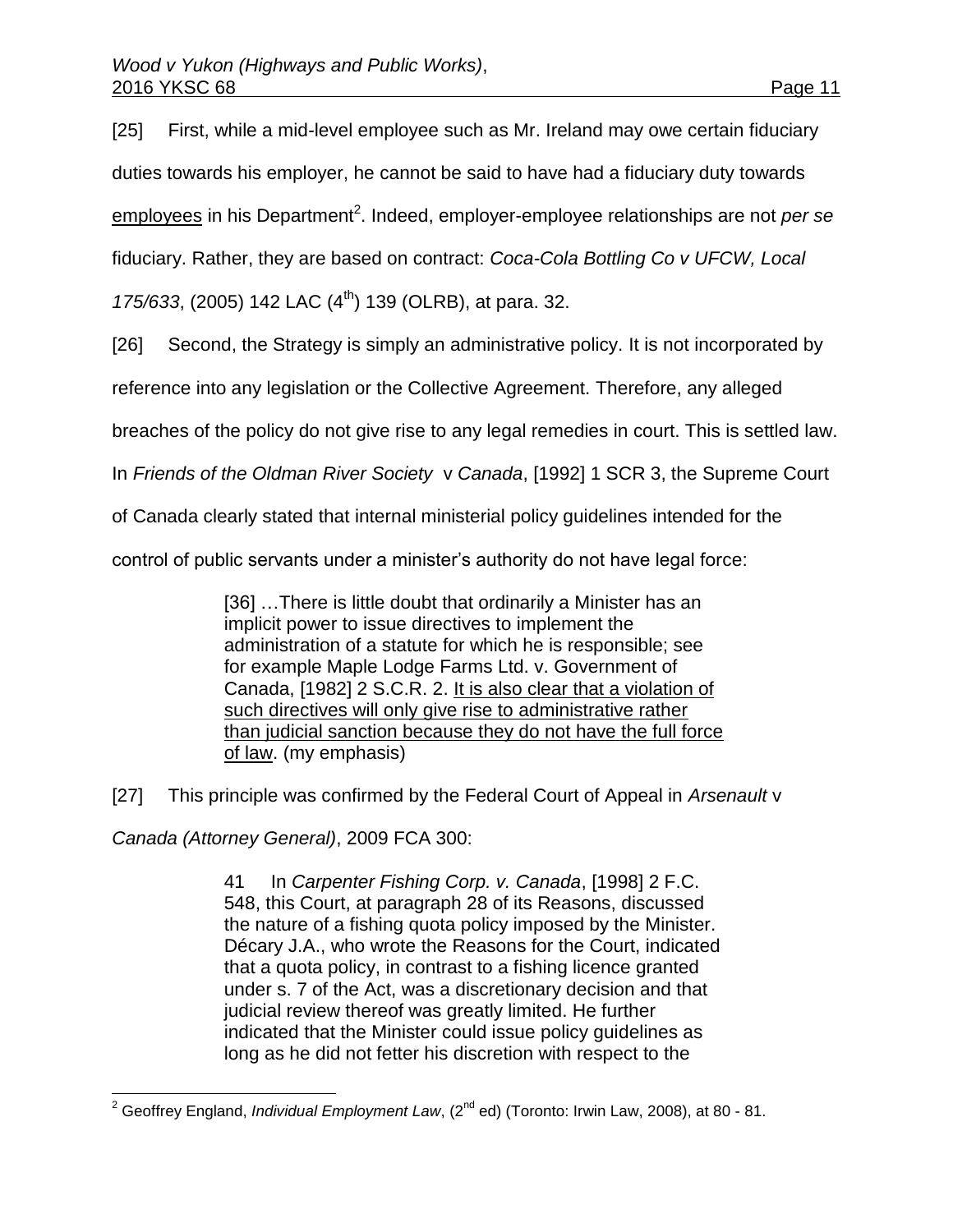granting of licenses "by treating the guidelines as binding upon him". His full remarks are as follows:

> 28. The imposition of a quota policy (as opposed to the granting of a specific licence) is a discretionary decision in the nature of policy or legislative action. Policy guidelines outlining the general requirements for the granting of licences are not regulations; nor do they have the force of law… (emphasis already added)

[28] Ms. Wood argues that, in some instances, courts may legitimately take jurisdiction over disputes between an employer and an employee which do not arise under a collective agreement. She further submits that the case at bar is such an instance because the Strategy does not arise under or form part of the Collective Agreement. The only authority submitted by Ms. Wood for this general proposition is the case of *Piko v Hudson's Bay Company*, (1998) 41 OR (3d) 729 (CA). However, *Piko* is clearly distinguishable from the case at bar. There, the defendant employer charged the plaintiff employee with fraud because of an incident that took place in the workplace. After the Crown withdrew the criminal charge, the employee brought an action against her employer for malicious prosecution and mental distress. The employer relied upon *Weber* v *Ontario Hydro*, [1995] 2 SCR 929, in which the Supreme Court held that parties must arbitrate any dispute arising under a collective agreement and cannot litigate such a dispute in the courts. The employer submitted that *Weber* ousted the jurisdiction of the court over a tort claim by the unionized employee against her employer. However, the Ontario Court of Appeal noted that *Weber* also recognizes that collective agreements do not govern every dispute between an employer and employee and that courts may legitimately take jurisdiction over these disputes. The Court further agreed with the employee that the "essential character" of the lawsuit in *Piko* was not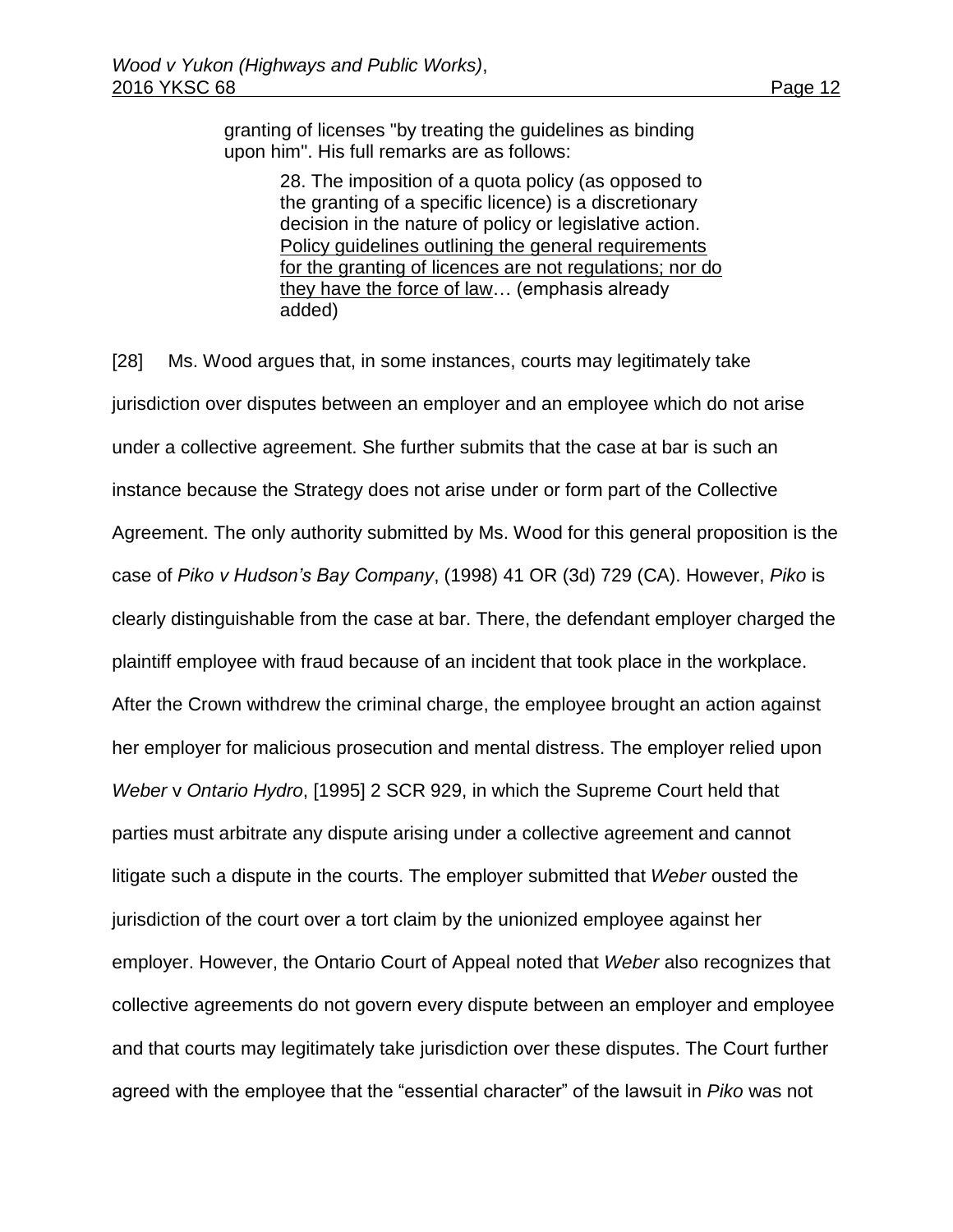one which arose under the collective agreement. Rather, it was triggered by the

employer's decision to charge the employee criminally. Therefore, the action for

malicious prosecution was not foreclosed by *Weber*.

[29] In the case at bar, I conclude that the essential character of the dispute is the

dismissal of Ms. Wood while on probation, and that is a matter which clearly arose in

the context of the governing legislation and the Collective Agreement.

[30] Interestingly, the Court of Appeal in *Piko* distinguished *Weber* from the case

before it in a manner which has some application to the case at bar:

19 This case also differs from Weber itself. In Weber, the plaintiff employee took an extended leave of absence for which he received sick-leave benefits. The employer, Ontario Hydro, suspecting that the plaintiff was malingering, hired a private investigator to conduct surveillance on him. The investigator went on the plaintiff's property and, pretending to be someone else, was allowed inside the plaintiff's home. Hydro then suspended the plaintiff for abusing his sick-leave benefits. The plaintiff sued Hydro for damages for trespass, nuisance, deceit, invasion of privacy and breach of sections 7 and 8 of the Charter. On a motion to determine a question of law before trial, the Supreme Court of Canada dismissed the action because the plaintiff's claims, though framed in tort and under the Charter, arose under the collective agreement….

[31] The Court of Appeal in *Piko* referred to another case it previously decided which

also has some similarities to the case at bar:

13. ...[I]n Ruscetta v. Graham, $3$  the plaintiff had been refused long-term disability benefits and he had appealed the refusal. In reviewing his employment file for his appeal, he discovered a memo written by a fellow employee claiming that the plaintiff was a "problem employee". The plaintiff sued his employer and the employee who had written the memo for damages for defamation, negligent misrepresentation and breach of fiduciary duty. The motion

 3 (1998),114 OAC 320.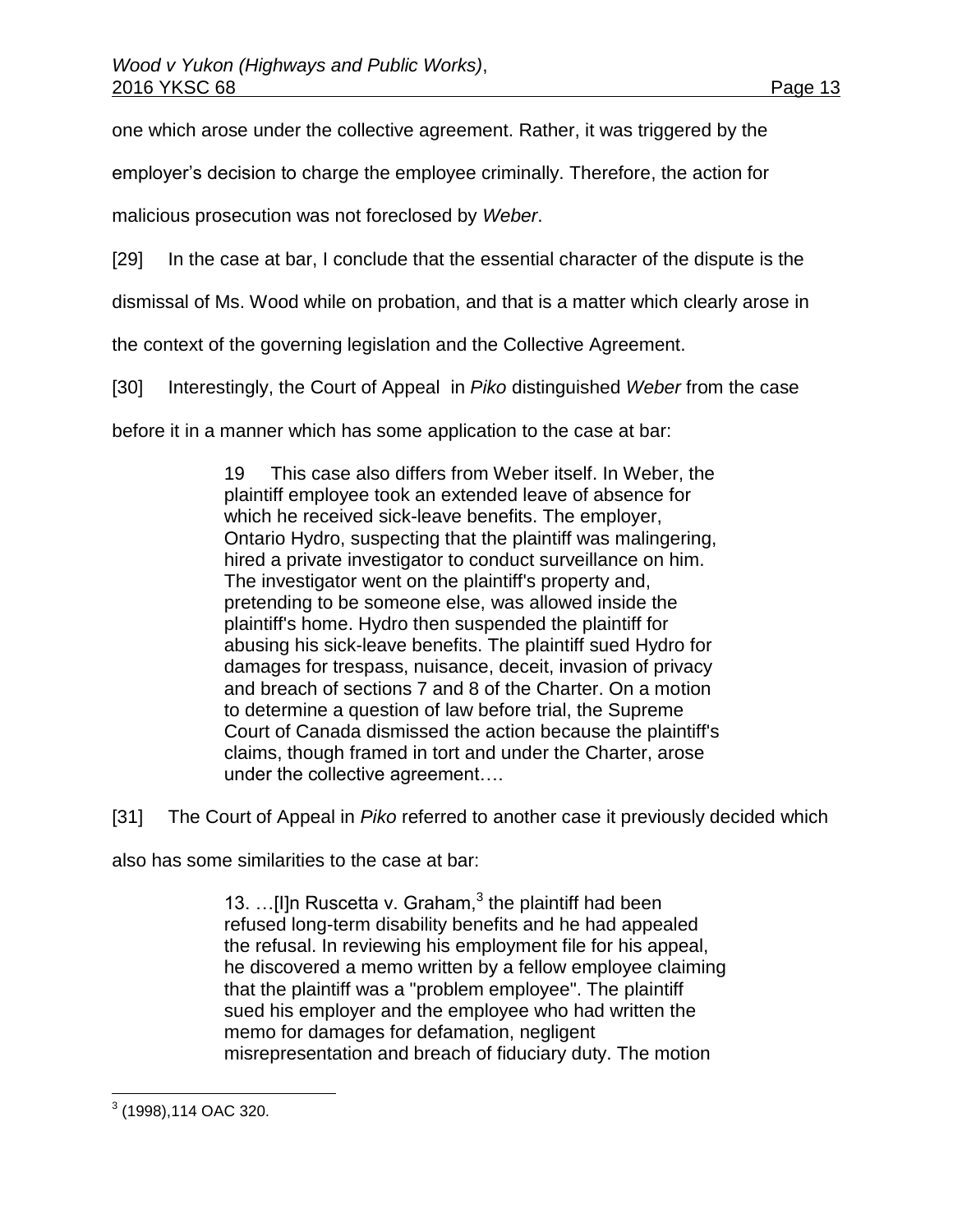judge dismissed the action, relying on Weber. This court agreed….

[32] My third reason for rejecting Ms. Wood's argument that Mr. Ireland breached a fiduciary duty by not following the Strategy is that the Strategy is simply irrelevant to Ms. Wood's termination. Peter Nagano had no dealings with Ms. Wood at the Ogilvie worksite after the end of August 2014, as he had been relocated to Dawson City. Therefore, I fail to see how the Strategy could have any relevance to issues about Ms. Wood's job performance for the last five months of her employment, until her termination on February 5, 2015. In the same vein, it cannot be said that there is any causal connection between her termination and the implementation, or lack thereof, of the Strategy. To the extent that there is an indirect reference to the potential conflict of interest between the Nagano brothers in Mr. Ireland's termination letter to Ms. Wood dated January 15, 2015, it is nothing more than that. In particular, the indirect reference to the "concerted effort" of the two brothers to build a case against her is only one of five bullet points referring to emails drafted by Ms. Wood (all in December 2014)<sup>4</sup>, which were used as examples by Mr. Ireland to substantiate his opinion that Ms. Wood was being terminated because of her unhelpful, confrontational and disrespectful workplace conduct.

[33] Accordingly, these causes of action are also bound to fail.

[34] **Abuse of Authority, Breach of the Public Trust, Improper Use of** 

**Government Funds and Assets** - These allegations are pled in paras. 31 through 42 of the draft second amended statement of claim. The bulk of the allegations are for breach of public trust against Clint Ireland, although Ms. Wood also accuses each of

 $\overline{a}$ 

 $4$  A further bullet point referred to a report from an HPW Safety Trainer.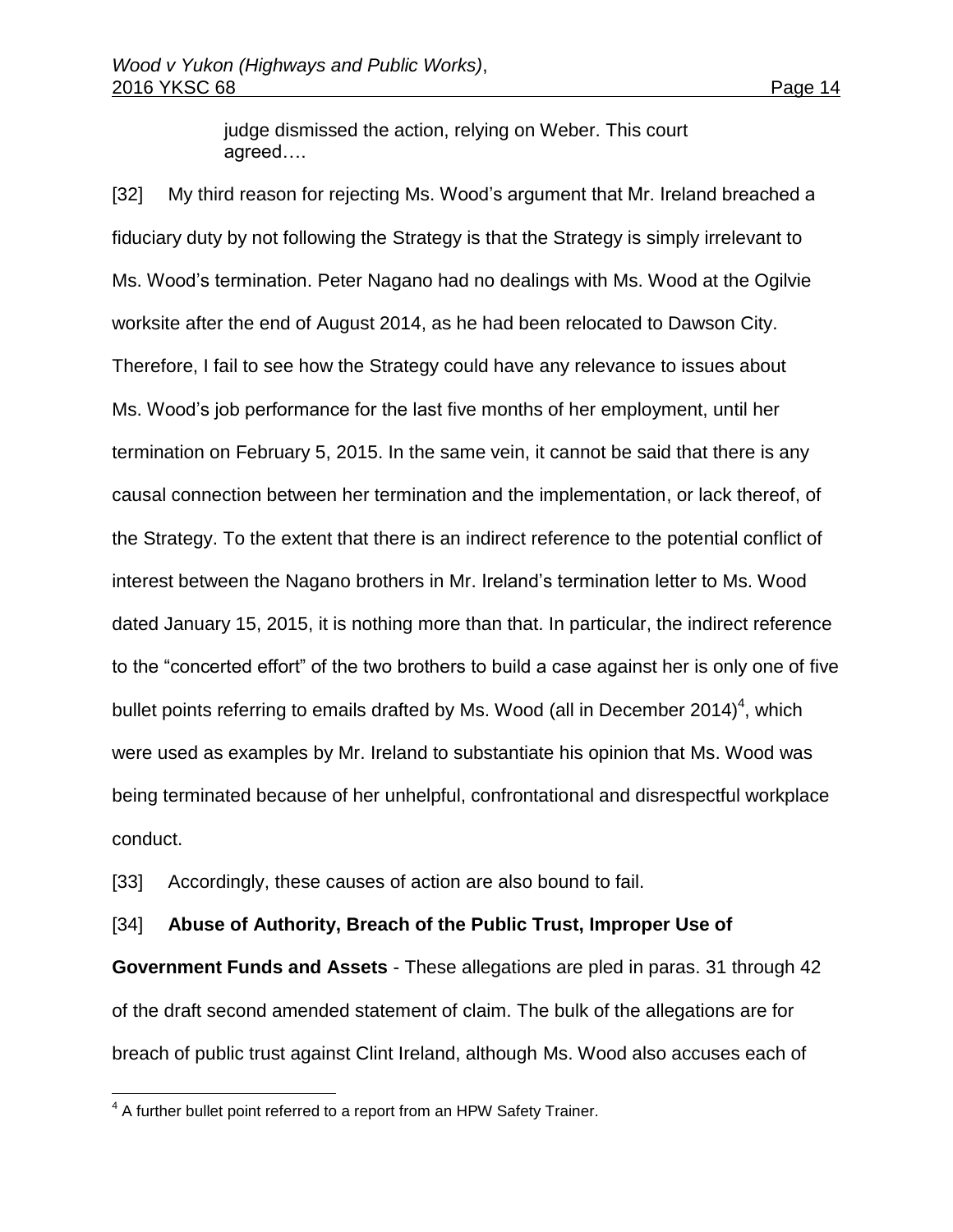Lisa Wykes, the Director of Human Resources for HPW and Richard Nagano of breach of public trust. The first problem with these allegations is that these are not recognized torts. Second, the allegations do not involve duties owed to Ms. Wood. Rather, they appear to involve duties owed by YG employees to the public. Third, these paragraphs include sweeping and speculative allegations against Mr. Ireland (i.e., that his actions were "egregious, deliberate, harsh, reprehensible, and malicious"), principally because of his failure to conduct an investigation into Ms. Wood's complaint about the conflict of interest between the Nagano brothers. However, we know from the email from Mr. Ireland to Ms. Wood dated January 20, 2015<sup>5</sup> that he did conduct an investigation. This is apparently recognized by Ms. Wood herself in her written submissions to the HPW Deputy Minister appealing her dismissal. In referencing her December 15, 2014 email, Ms. Wood stated "There was no real investigation from my perspective." This sounds more like Ms. Wood was subjectively unhappy with the quality of the investigation; she did not say that the investigation did not occur at all. Fourthly, I repeat that the Strategy, because it is only an administrative policy, cannot support Ms. Wood's argument that Mr. Ireland had a legal obligation to conduct a proper investigation of her conflict of interest complaint. As a result, this cause of action is also bound to fail.

[35] **Conspiracy to Injure** - These allegations are found at paras. 43 through 49 of the draft second amended statement of claim. Here, Ms. Wood alleges that Clint Ireland, Peter Nagano, Richard Nagano, Anita Wetherall (the HPW Safety Trainer who provided a report about Ms. Wood) and Lisa Wykes variously agreed with each other at different times to dismiss Ms. Wood from her employment and to take other actions

 5 Exhibit C to Ms. Wood's Affidavit # 5.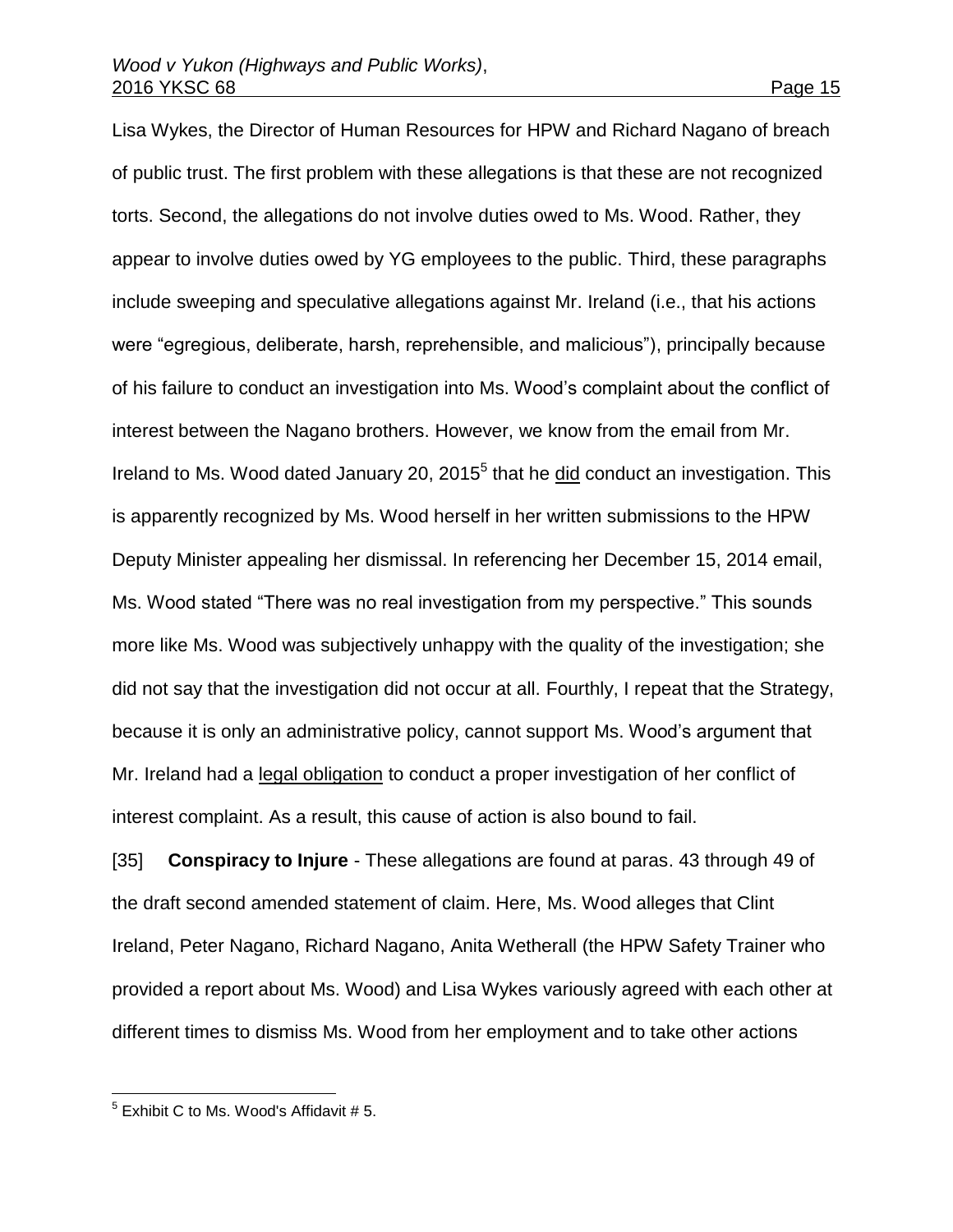intended to cause her injury. The fundamental flaw in these allegations is that government employees, acting within the scope of their employment, are all representing the corporate government employer, and therefore their respective individual acts are the acts of one party, i.e. the government. In other words, government employees cannot conspire with each other if they are acting within the scope of their employment, and Ms Wood does not suggest otherwise. In *Kuhn v American Credit Indemnity Co*., [1992] BCJ No 953 (SC), Master Joyce had this to say about the allegations of conspiracy between the various employees of the corporate defendant, American:

> The acts of these individuals which are complained of are ones which, in my view, clearly were done by them in their capacities as officers of American. It is not alleged that they were done outside the scope of their office or employment. On the contrary, the plaintiff admits in paragraph 9 that in their capacities as officers the individual defendants were acting within the scope of their employment. They were, in my view, not the acts of these individuals done pursuant to a common plan but the acts of one person, the corporate defendant, acting through its officers. A person cannot conspire with himself. (my emphasis)

[36] Accordingly, this cause is also bound to fail.

# [37] **Knowing Assistance of Breach of Fiduciary and Statutory Duties** - These

allegations are found at paras. 50 through 53 of the draft second amended statement of

claim. Like the earlier allegations of breach of fiduciary duty discussed above, these

allegations turn largely on Ms. Wood's mistaken assertion that the Strategy created a

legally binding duty upon Mr. Ireland to conduct an investigation into Ms. Wood's conflict

of interest complaint. As I have found that there was no such legal obligation, and

therefore no cause of action for breach of fiduciary or statutory duty in the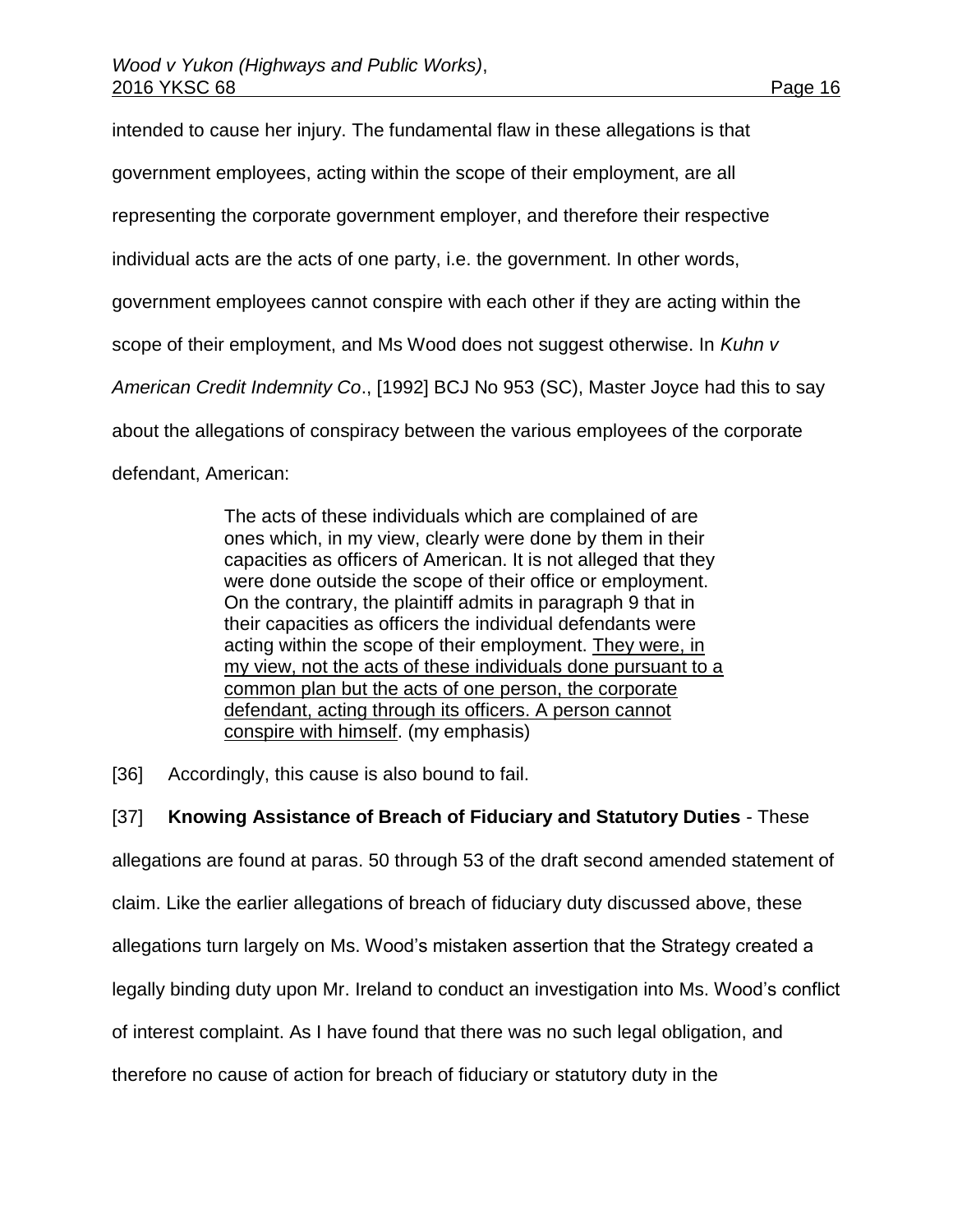circumstances, there can be no action for anyone knowingly assisting in the commission of such alleged breaches. Thus, this cause of action is also bound to fail.

[38] **Malfeasance in Public Office** - These allegations are made at paras. 54 through 57 of the draft second amended statement of claim, and all pertain to Lisa Wykes, the HPW HR Director. Ms. Wood alleges that Ms. Wykes has maintained her name on a "blacklist", which has been used to screen out Ms. Wood in her applications for other employment with YG, subsequent to her dismissal. The fundamental flaw with these allegations is that in order to prove malfeasance (also known as misfeasance) in public office, which is a recognized tort, there must be proof that a public officer engaged in unlawful conduct. In *Odhavji Estate v Woodhouse*, 2003 SCC 69, the Supreme Court summarized the law in this area as follows:

> 32 To summarize, I am of the opinion that the tort of misfeasance in a public office is an intentional tort whose distinguishing elements are twofold: (i) deliberate unlawful conduct in the exercise of public functions; and (ii) awareness that the conduct is unlawful and likely to injure the plaintiff. Alongside deliberate unlawful conduct and the requisite knowledge, a plaintiff must also prove the other requirements common to all torts. More specifically, the plaintiff must prove that the tortious conduct was the legal cause of his or her injuries, and that the injuries suffered are compensable in tort law. (my emphasis)

[39] Ms. Wood has not alleged that Ms. Wykes' conduct was unlawful. Indeed, it would appear that Ms. Wykes was simply doing her job as HR Director in screening out Ms. Wood as an unsuitable candidate for subsequent YG job applications precisely because she had been previously terminated for being unsuitable while on probation. The dominant purpose of this screening activity was not to injure or harm Ms. Wood, but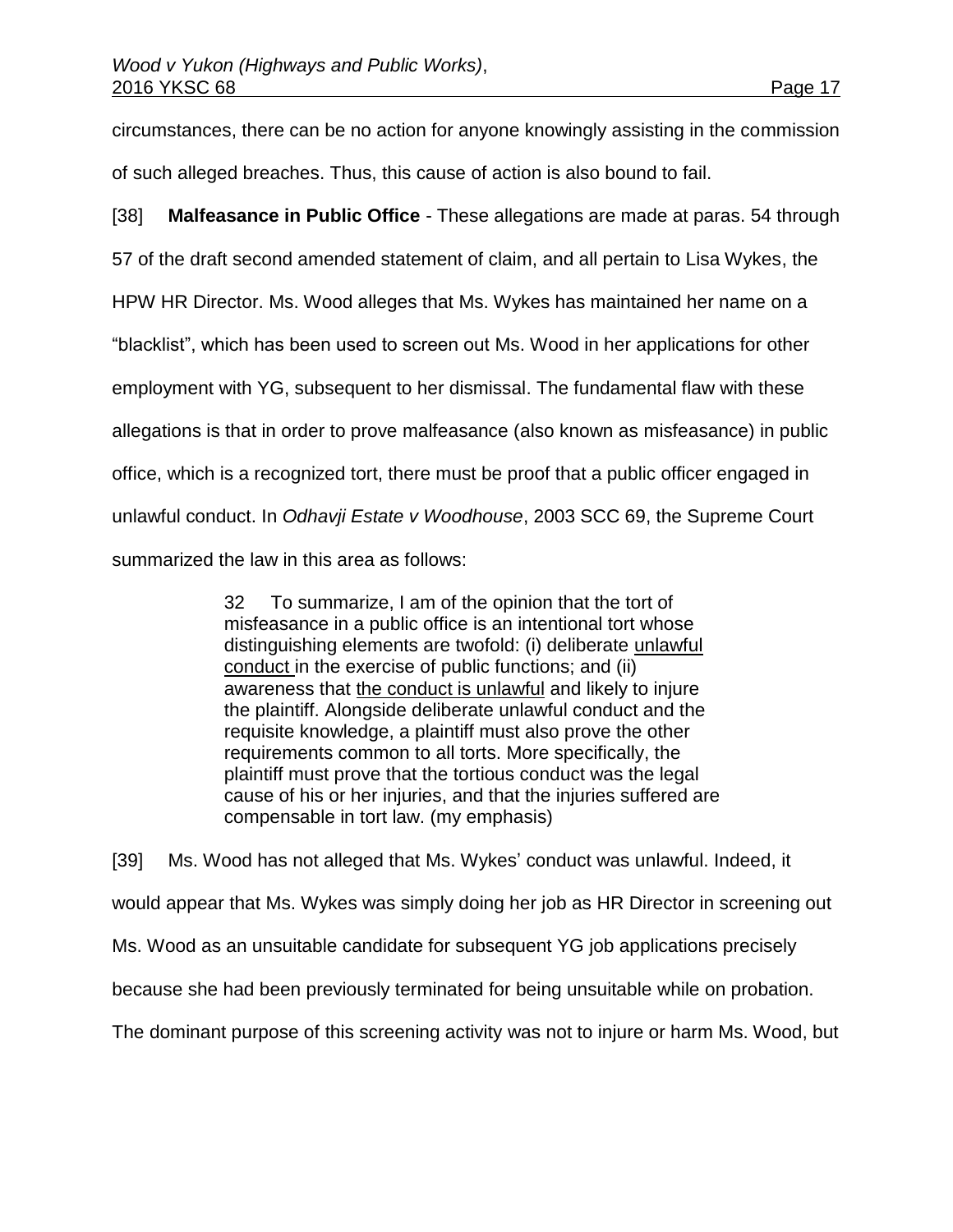rather to have suitable applicants considered for new positions. Further, this screening activity is not unlawful. Accordingly, this cause of action is also bound to fail.

[40] **Negligent Supervision** - These allegations are found at paras. 58 through 64 of the draft second amended statement of claim. Here, Ms. Wood alleges that Allan Nixon, the Assistant Deputy Minister of HPW, and Jim Connell, Public Service Commissioner, negligently supervised the implementation of the Strategy. Like the problem with the "Knowing Assistance" allegations, the flaw here is that the Strategy does not give rise to legal obligations. Accordingly, there is nothing to substantiate a duty owed to Ms. Wood under the Strategy policy, and there can be no negligence flowing either from its enforcement or lack thereof. Therefore, this cause of action is also bound to fail.

[41] Having addressed all of the additional proposed causes of action, it immediately becomes obvious that Ms. Wood is seeking to significantly change the nature of her case from one exclusively based upon s. 18 of the *OHSA*. It is further apparent that this is an attempt to appeal what she fundamentally believes to be a wrongful dismissal, when she has no legal right to pursue such an appeal. It is also a collateral attack on the decision of the YWCHSB Appeal Tribunal, which Ms. Wood has chosen not to appeal further, notwithstanding that she had a statutory right to do so. In addition, the proposed draft second amended statement of claim can also be seen as a collateral attack upon the decision of the Director of Human Rights to terminate the investigation into Ms. Wood's complaint of discrimination, notwithstanding that she has a pending appeal before the Human Rights Commission. In this sense, her proposal to add new parties and substantially amend her statement of claim also constitutes an abuse of this Court's process.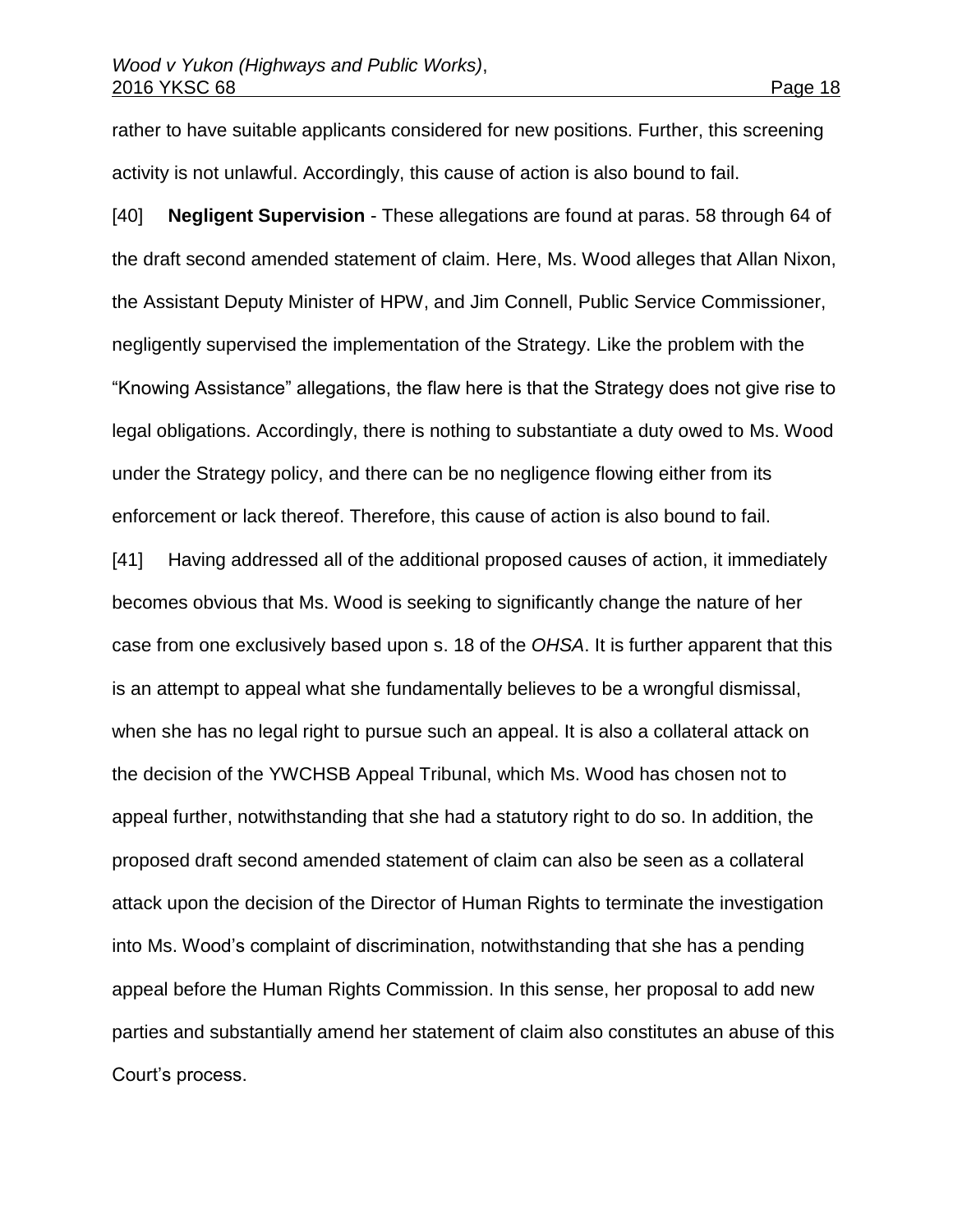[42] In this regard, I rely upon *Willow*, cited above, where Fisher J. said this about

abuse of process:

21 Abuse of process …is a flexible doctrine. It allows the court to prevent a claim from proceeding where to do so would violate principles of judicial economy, consistency, finality and the integrity of the administration of justice. A claim may be struck where it is a collateral attack on an administrative decision that is subject to appeal or judicial review… A claim may also be struck as an abuse of process where it is an attempt to re-litigate an issue that has already been decided. (citations omitted) (my emphasis)

[43] Similarly, the British Columbia Court of Appeal in *Cimaco International Sales Inc*

*v British Columbia*, 2010 BCCA 342 referred with approval to one of the leading cases

on abuse of process, as follows:

44 Again, in *Stephen v. British Columbia (Minister of Children and Family Development)*, [2008 BCSC 1656,](http://www.lexisnexis.com/ca/legal/search/runRemoteLink.do?A=0.44124258581683296&bct=A&service=citation&risb=21_T25133527172&langcountry=CA&linkInfo=F%23CA%23BCSC%23sel1%252008%25year%252008%25decisiondate%252008%25onum%251656%25) the plaintiff sued a number of governmental bodies and individuals involved in a Human Rights Tribunal process. Mr. Stephen, instead of pursuing judicial review, commenced an action for damages. Although the plaintiff claimed against the Crown defendants "breaches of duty, failures to perform legal obligation, negligent supervision ... and torts" as his causes of action, "the use of these words does not change the essential character of the plaintiff's complaint against the defendants. He believes that he was wronged by the decisions. ... There was another forum for challenging those decisions but the plaintiff did not avail himself of it." (paras. 62-63) The claim was dismissed…. (my emphasis)

[44] Precisely the same could be said about Ms. Wood. Despite the various negative and disparaging ways in which she seeks to characterize the actions of YG as causing her injury, it is the termination of her employment which remains her principal complaint. Further, Ms. Wood had another forum for challenging that termination, the appeal to the YWCHS Board, but she chose not to avail herself of it.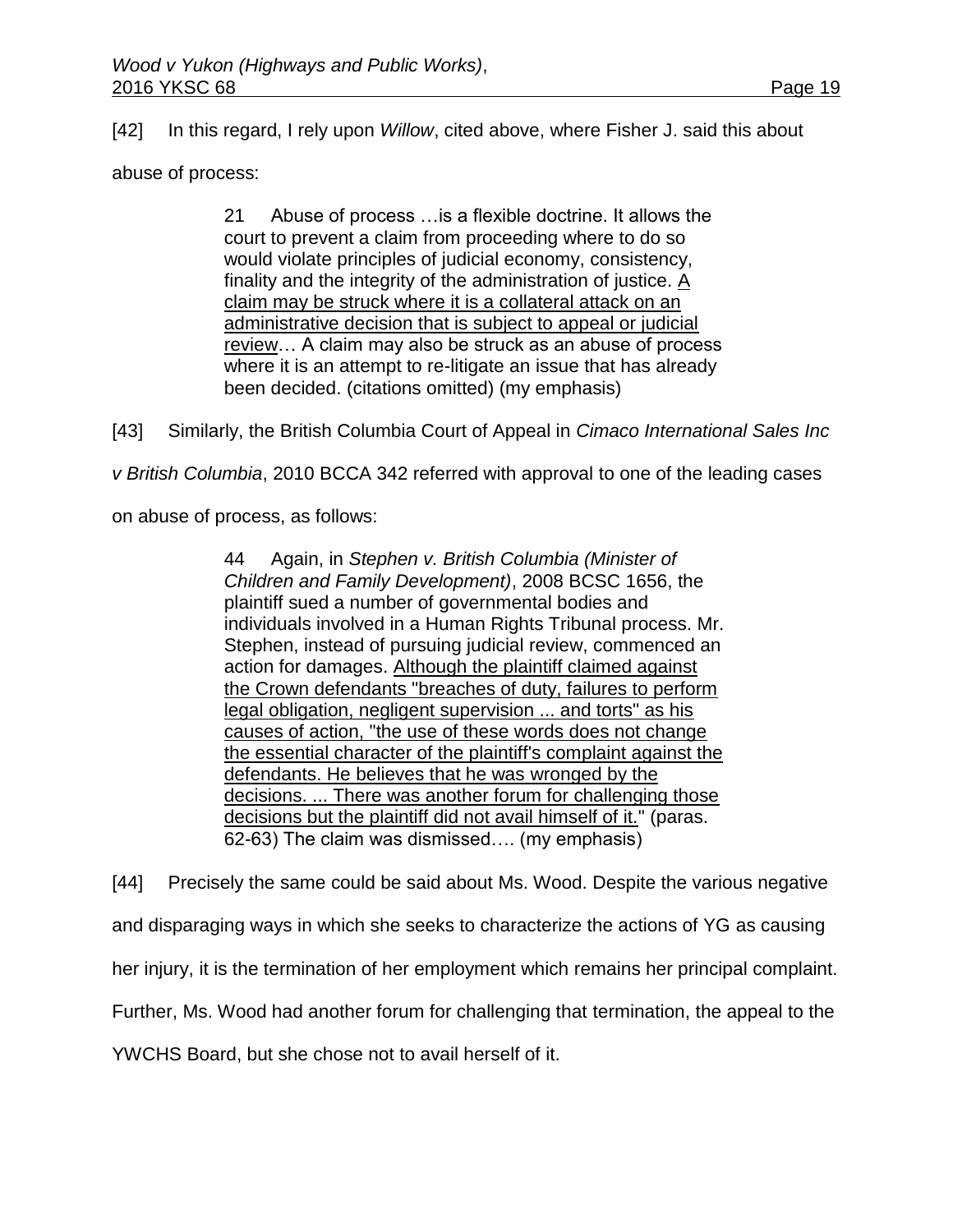[45] Finally, the comments of the British Columbia Supreme Court in *Acumar*, cited

above also seem apropos:

41 Here, the petition includes vague, general references to bad faith, discrimination, criminality, fraud, and abuse, among other things. In the context of this case these references cannot be taken as true. They are only language, unconnected to any real pleaded facts or causes of action. (my emphasis)

[46] For these reasons, Ms. Wood's application to add new defendants to her action is dismissed.

## *2. Application to strike the amended statement of claim*

[47] YG's application here is based on Rules 20(26)(a), (b) and (d), which generally

provide that a pleading may be struck if: it discloses no reasonable claim/cause of

action; it is unnecessary, scandalous, frivolous or vexatious; or it is an abuse of

process. In *Willow*, cited above, Fisher J. dealt with equivalent provisions in British

Columbia and nicely summarized the test for striking a statement of claim as follows.

Although I referred to part of this quotation earlier, I will repeat it here for the sake of

convenience:

18 The test for striking a claim as disclosing no reasonable claim under Rule 9-5(1)(a), set out in *Hunt v Carey Canada Inc.*, [\[1990\] 2 SCR 959](http://www.lexisnexis.com/ca/legal/search/runRemoteLink.do?A=0.9403079249417411&bct=A&service=citation&risb=21_T25140024765&langcountry=CA&linkInfo=F%23CA%23SCR%23vol%252%25sel1%251990%25page%25959%25year%251990%25sel2%252%25) and reiterated more recently in *R. v Imperial Tobacco Canada Ltd.*, [2011 SCC](http://www.lexisnexis.com/ca/legal/search/runRemoteLink.do?A=0.021105832917065026&bct=A&service=citation&risb=21_T25140024765&langcountry=CA&linkInfo=F%23CA%23SCC%23sel1%252011%25year%252011%25decisiondate%252011%25onum%2542%25)  [42,](http://www.lexisnexis.com/ca/legal/search/runRemoteLink.do?A=0.021105832917065026&bct=A&service=citation&risb=21_T25140024765&langcountry=CA&linkInfo=F%23CA%23SCC%23sel1%252011%25year%252011%25decisiondate%252011%25onum%2542%25) is whether it is "plain and obvious," assuming the facts pleaded are true, that the claim discloses no reasonable cause of action, has no reasonable prospect of success, or if the action is "certain to fail." If there is a chance that the plaintiffs might succeed, then they should not be "driven from the judgment seat." No evidence is admissible on an application under Rule 9-5(1)(a).

…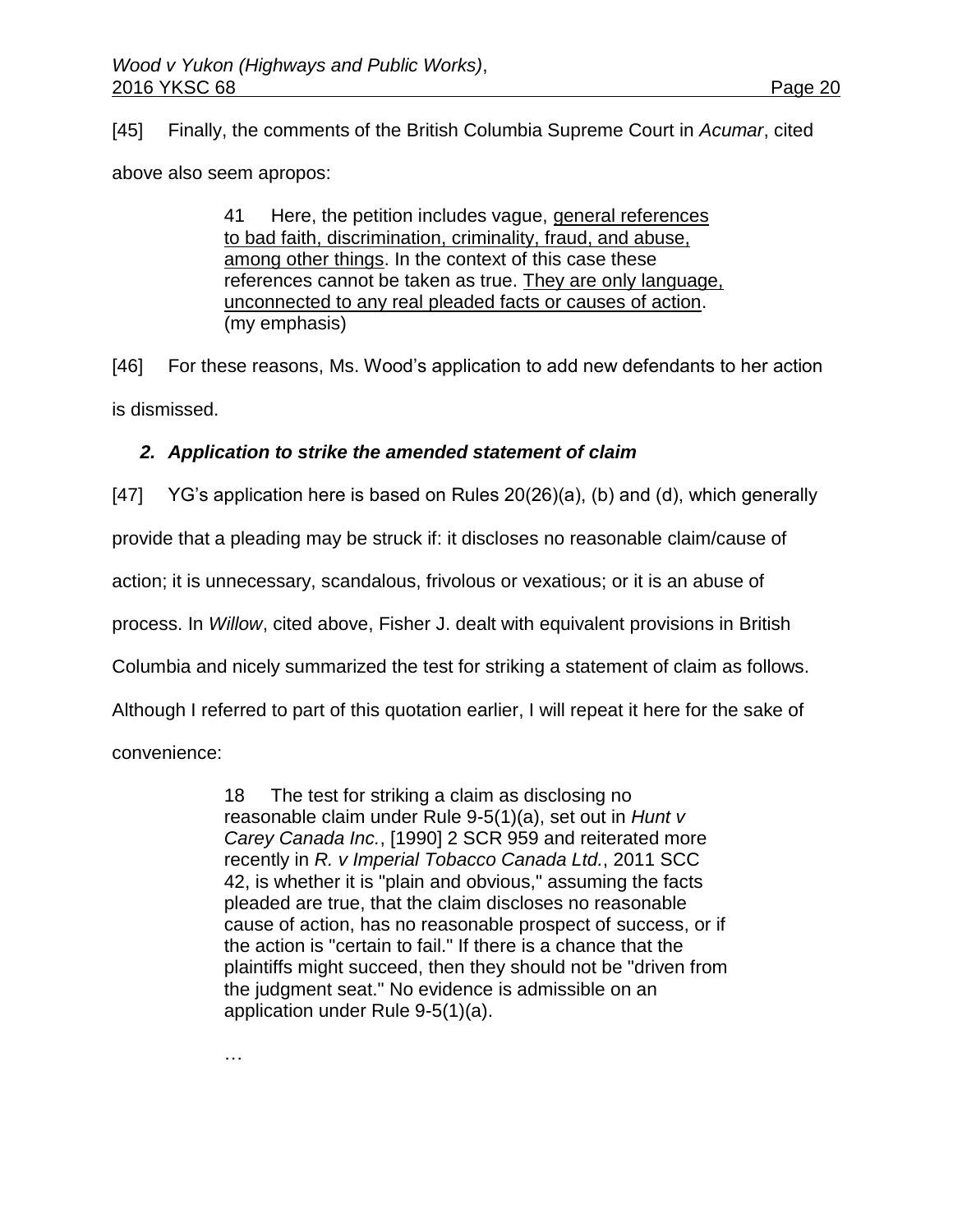20 Under Rule 9-5(1)(b), a pleading is unnecessary or vexatious if it does not go to establishing the plaintiff's cause of action, if it does not advance any claim known in law, where it is obvious that an action cannot succeed, or where it would serve no useful purpose and would be a waste of the court's time and public resources: *Citizens for Foreign Aid Reform Inc. v Canadian Jewish Congress*, [\[1999\] BCJ](http://www.lexisnexis.com/ca/legal/search/runRemoteLink.do?A=0.5235896282968117&bct=A&service=citation&risb=21_T25140024765&langcountry=CA&linkInfo=F%23CA%23BCJ%23ref%252160%25sel1%251999%25year%251999%25)  [No. 2160](http://www.lexisnexis.com/ca/legal/search/runRemoteLink.do?A=0.5235896282968117&bct=A&service=citation&risb=21_T25140024765&langcountry=CA&linkInfo=F%23CA%23BCJ%23ref%252160%25sel1%251999%25year%251999%25) (SC); *Skender v Farley*, [2007 BCCA 629.](http://www.lexisnexis.com/ca/legal/search/runRemoteLink.do?A=0.7465931623747987&bct=A&service=citation&risb=21_T25140024765&langcountry=CA&linkInfo=F%23CA%23BCCA%23sel1%252007%25year%252007%25decisiondate%252007%25onum%25629%25) If a pleading is so confusing that it is difficult to understand what is pleaded, it may also be unnecessary, frivolous or vexatious. An application under this sub-rule may be supported by evidence.

21 Abuse of process under Rule 9-5(1)(d) or the court's inherent discretion is a flexible doctrine. It allows the court to prevent a claim from proceeding where to do so would violate principles of judicial economy, consistency, finality and the integrity of the administration of justice. A claim may be struck where it is a collateral attack on an administrative decision that is subject to appeal or judicial review: *Cimaco International Sales Inc. v British Columbia*, [2010 BCCA 342;](http://www.lexisnexis.com/ca/legal/search/runRemoteLink.do?A=0.2716960955702856&bct=A&service=citation&risb=21_T25140024765&langcountry=CA&linkInfo=F%23CA%23BCCA%23sel1%252010%25year%252010%25decisiondate%252010%25onum%25342%25) *Stephen v HMTQ*, [2008 BCSC 1656;](http://www.lexisnexis.com/ca/legal/search/runRemoteLink.do?A=0.9324707226276692&bct=A&service=citation&risb=21_T25140024765&langcountry=CA&linkInfo=F%23CA%23BCSC%23sel1%252008%25year%252008%25decisiondate%252008%25onum%251656%25) *Varzeliotis v British Columbia*, [2007 BCSC 620;](http://www.lexisnexis.com/ca/legal/search/runRemoteLink.do?A=0.8860431176146056&bct=A&service=citation&risb=21_T25140024765&langcountry=CA&linkInfo=F%23CA%23BCSC%23sel1%252007%25year%252007%25decisiondate%252007%25onum%25620%25) *Gemex Developments Corp. v City of Coquitlam*, [2002 BCSC 412;](http://www.lexisnexis.com/ca/legal/search/runRemoteLink.do?A=0.9300017770883819&bct=A&service=citation&risb=21_T25140024765&langcountry=CA&linkInfo=F%23CA%23BCSC%23sel1%252002%25year%252002%25decisiondate%252002%25onum%25412%25) *Berscheid v Ensign*, [\[1999\] BCJ No. 1172](http://www.lexisnexis.com/ca/legal/search/runRemoteLink.do?A=0.2468421754740837&bct=A&service=citation&risb=21_T25140024765&langcountry=CA&linkInfo=F%23CA%23BCJ%23ref%251172%25sel1%251999%25year%251999%25) (SC). A claim may also be struck as an abuse of process where it is an attempt to re-litigate an issue that has already been decided: *Toronto (City) v Canadian Union of Public Employees (CUPE), Local 79*, [2003 SCC 63.](http://www.lexisnexis.com/ca/legal/search/runRemoteLink.do?A=0.813071836431648&bct=A&service=citation&risb=21_T25140024765&langcountry=CA&linkInfo=F%23CA%23SCC%23sel1%252003%25year%252003%25decisiondate%252003%25onum%2563%25)

[48] I conclude that Ms. Wood's amended statement of claim, filed October 6, 2016,

discloses no reasonable claim or cause of action. This is because it is based entirely on

s. 18 of the *OHSA*, which does not create a civil cause of action. Rather, it creates the

possibility of a summary conviction prosecution against an employer for an offence. In

the case at bar, that offence would be for dismissing a worker because the worker has,

in good faith, sought enforcement of the *OHSA*. Ms. Wood is simply mistaken when she

states in her written outline that s. 18 "creates a civil cause of action for a prohibited

reprisal".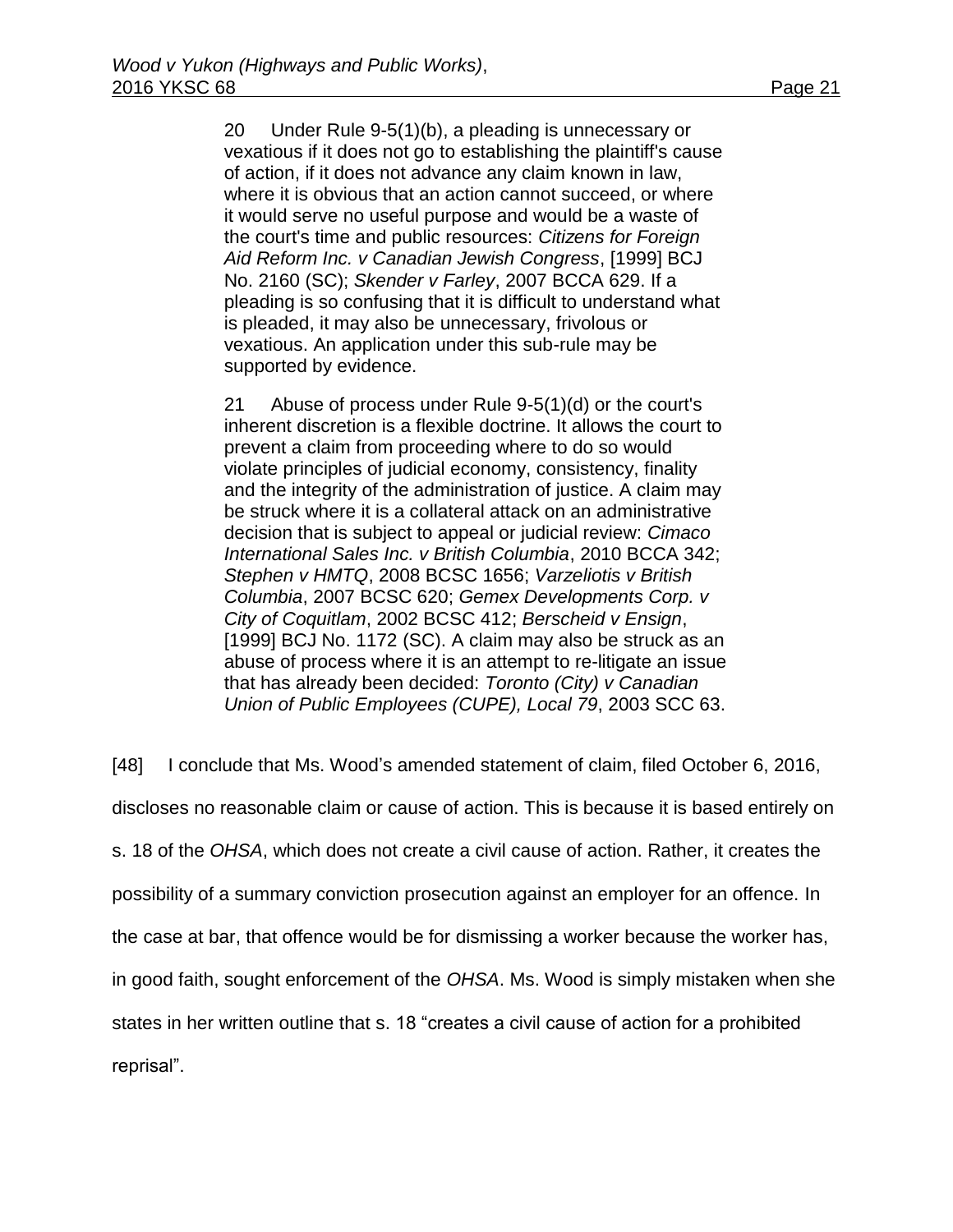[49] I further conclude that the amended statement of claim is unnecessary and vexatious. This is because it purports to be an appeal from Ms. Wood's dismissal on probation when, as a member of the Public Service Alliance of Canada, she has already exhausted the appeal process for that decision through the application of the *Public Service Labour Relations Act*, the *Public Service Act*, and the Collective Agreement. There is simply no right of appeal from the decision of the Deputy Minister of HPW of March 5, 2015. It is therefore obvious that Ms. Wood's action cannot succeed.

[50] Finally, I conclude that the amended statement of claim constitutes an abuse of process. As Ms. Wood herself acknowledged at the hearing, the "same facts" underlie her appeal to the Deputy Minister, her proceedings before the YWCHS Board, her proceedings before the Yukon Human Rights Commission, and now her action in this Court. Her focus in each forum was slightly different, but the factual matrix in each case turns on her perception that she has been wrongfully dismissed. Before the Deputy Minister, she focused on being targeted and treated unfairly by her Foreman and Area Superintendent, Peter and Richard Nagano, respectively. Before the YWCHS Board, her focus was on YG retaliating against her for raising safety concerns. Before the Yukon Human Rights Commission, her focus is on YG discriminating against her on the basis of her sex. Before this Court, her focus is on s. 18 of the *OHSA* giving rise to a civil cause of action. Accordingly, this is the fourth forum that Ms. Wood has accessed to relitigate her dismissal on probation.

[51] Furthermore, Ms. Wood chose not to pursue her right of appeal from the Appeal Tribunal to the YWCHS Board. Rather, on the very day that she withdrew her appeal, she commenced the within court action. That constitutes a collateral attack on the